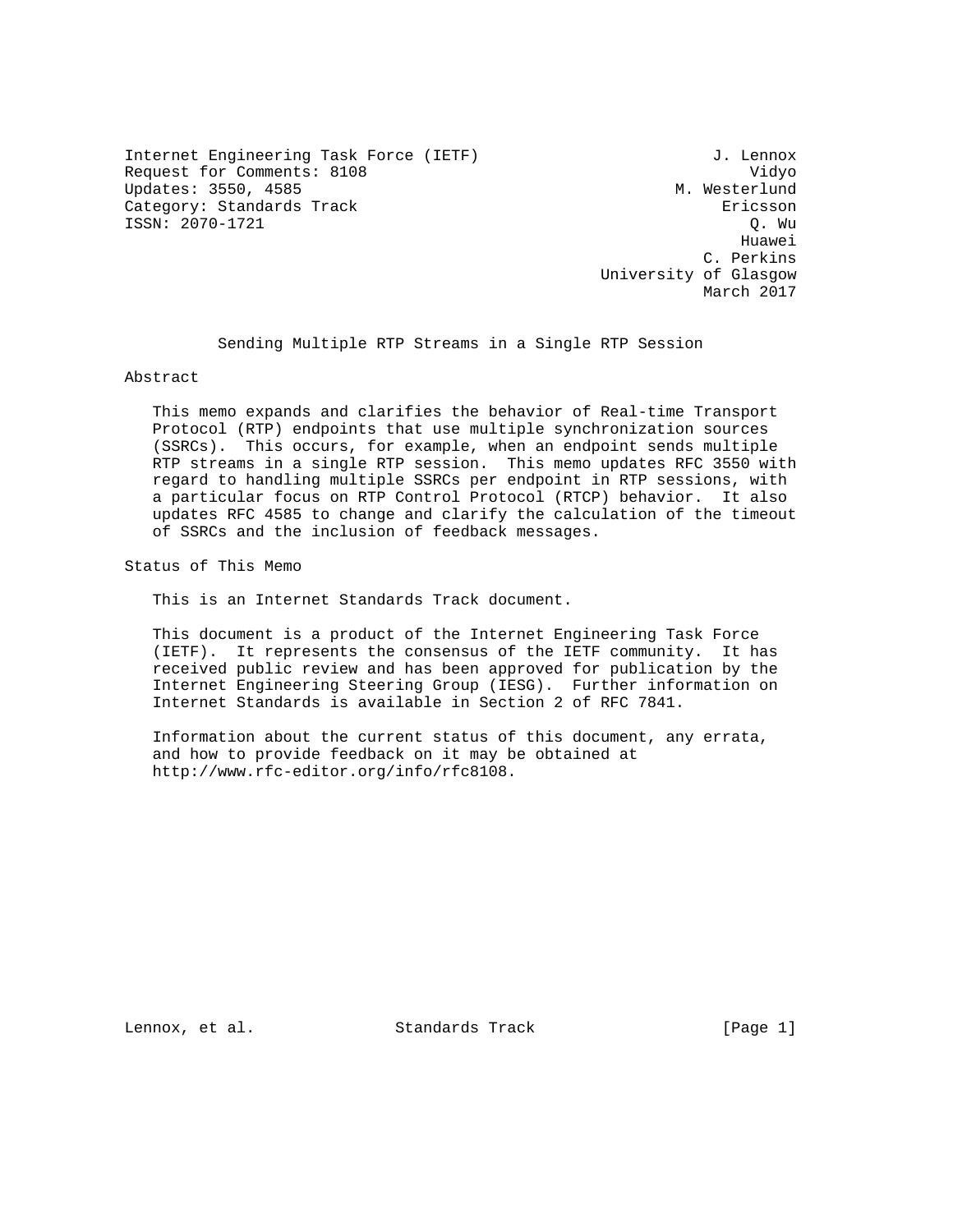#### Copyright Notice

 Copyright (c) 2017 IETF Trust and the persons identified as the document authors. All rights reserved.

 This document is subject to BCP 78 and the IETF Trust's Legal Provisions Relating to IETF Documents

 (http://trustee.ietf.org/license-info) in effect on the date of publication of this document. Please review these documents carefully, as they describe your rights and restrictions with respect to this document. Code Components extracted from this document must include Simplified BSD License text as described in Section 4.e of the Trust Legal Provisions and are provided without warranty as described in the Simplified BSD License.

Lennox, et al. Standards Track [Page 2]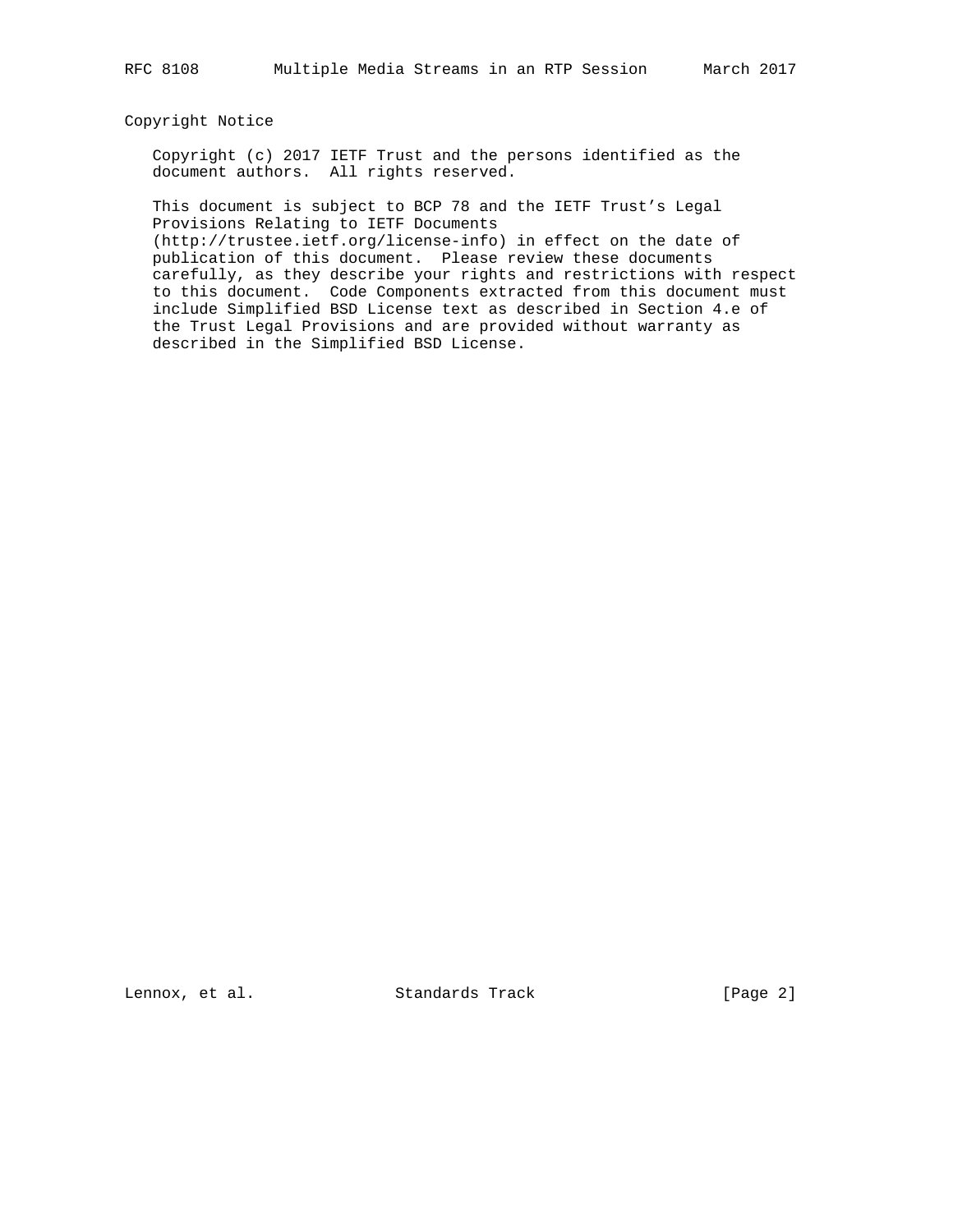# Table of Contents

|  | 3. Use Cases for Multi-Stream Endpoints 4                       |
|--|-----------------------------------------------------------------|
|  | 3.1. Endpoints with Multiple Capture Devices 4                  |
|  | 3.2. Multiple Media Types in a Single RTP Session 5             |
|  |                                                                 |
|  | 3.4. Multiple SSRCs for a Single Media Source 5                 |
|  | 4. Use of RTP by Endpoints That Send Multiple Media Streams  6  |
|  | 5. Use of RTCP by Endpoints That Send Multiple Media Streams  6 |
|  |                                                                 |
|  |                                                                 |
|  | 5.3. Aggregation of Reports into Compound RTCP Packets  8       |
|  |                                                                 |
|  | 5.3.2. Scheduling RTCP when Aggregating Multiple SSRCs 10       |
|  | 5.4. Use of RTP/AVPF or RTP/SAVPF Feedback 13                   |
|  | 5.4.1. Choice of SSRC for Feedback Packets 13                   |
|  | 5.4.2. Scheduling an RTCP Feedback Packet 14                    |
|  |                                                                 |
|  |                                                                 |
|  |                                                                 |
|  | 7. RTCP Considerations for Streams with Disparate Rates 17      |
|  |                                                                 |
|  | 7.1.1. Problems with the RTP/AVPF T_rr_interval                 |
|  |                                                                 |
|  | 7.1.2. Avoiding Premature Timeout 20                            |
|  | 7.1.3. Interoperability between RTP/AVP and RTP/AVPF 21         |
|  | 7.1.4. Updated SSRC Timeout Rules 22                            |
|  |                                                                 |
|  |                                                                 |
|  | 7.2.2. RTP/AVPF and RTP/SAVPF 24                                |
|  |                                                                 |
|  |                                                                 |
|  |                                                                 |
|  |                                                                 |
|  |                                                                 |
|  |                                                                 |

Lennox, et al. Standards Track [Page 3]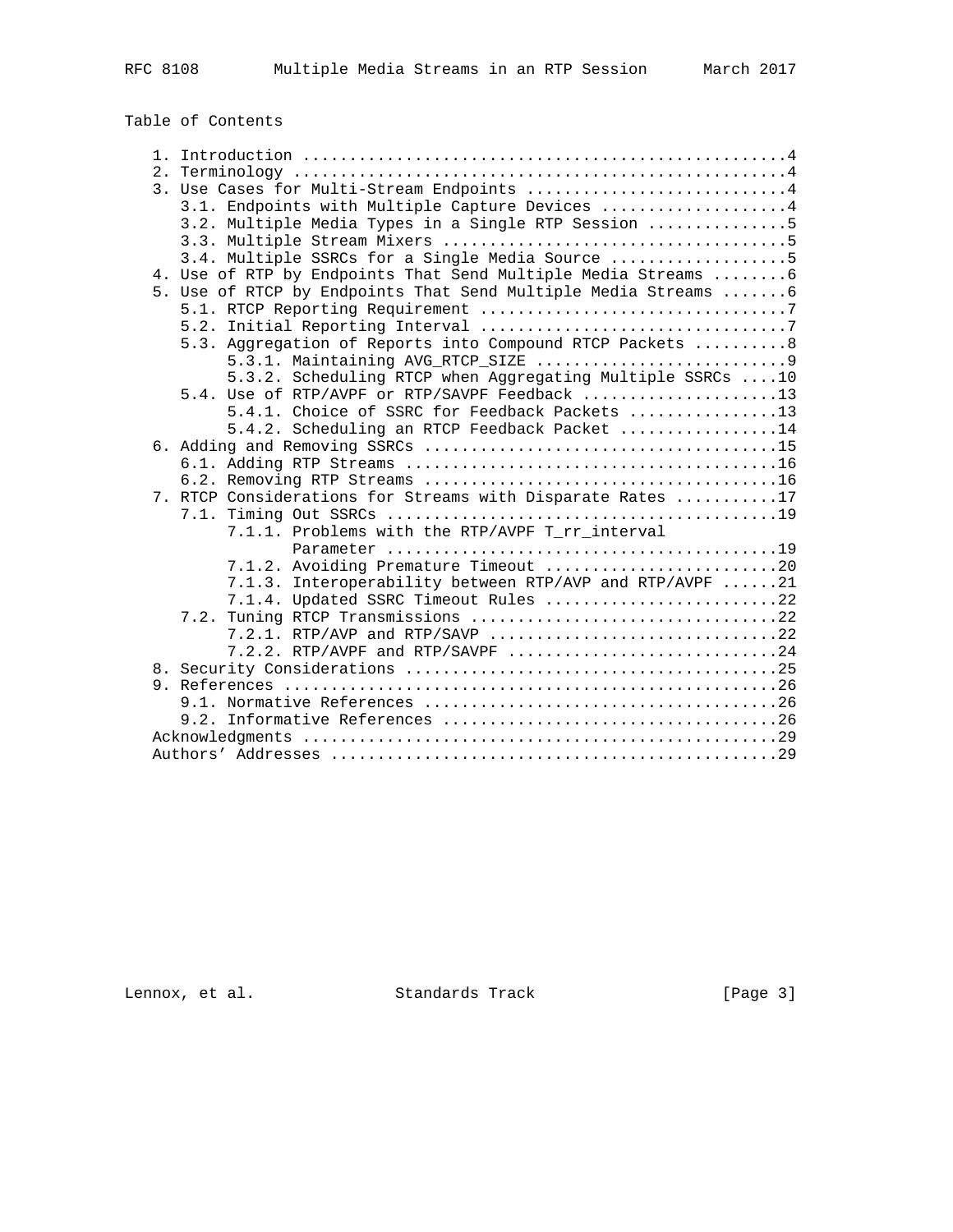#### 1. Introduction

 At the time the Real-Time Transport Protocol (RTP) [RFC3550] was originally designed, and for quite some time after, endpoints in RTP sessions typically only transmitted a single media source and, thus, used a single RTP stream and synchronization source (SSRC) per RTP session, where separate RTP sessions were typically used for each distinct media type. Recently, however, a number of scenarios have emerged in which endpoints wish to send multiple RTP streams, distinguished by distinct RTP synchronization source (SSRC) identifiers, in a single RTP session. These are outlined in Section 3. Although the initial design of RTP did consider such scenarios, the specification was not consistently written with such use cases in mind; thus, the specification is somewhat unclear in places.

 This memo updates [RFC3550] to clarify behavior in use cases where endpoints use multiple SSRCs. It also updates [RFC4585] to resolve problems with regard to timeout of inactive SSRCs and to clarify behavior around inclusion of feedback messages.

#### 2. Terminology

 The key words "MUST", "MUST NOT", "REQUIRED", "SHALL", "SHALL NOT", "SHOULD", "SHOULD NOT", "RECOMMENDED", "NOT RECOMMENDED", "MAY", and "OPTIONAL" in this document are to be interpreted as described in RFC 2119 [RFC2119] and indicate requirement levels for compliant implementations.

3. Use Cases for Multi-Stream Endpoints

 This section discusses several use cases that have motivated the development of endpoints that sends RTP data using multiple SSRCs in a single RTP session.

3.1. Endpoints with Multiple Capture Devices

 The most straightforward motivation for an endpoint to send multiple simultaneous RTP streams in a single RTP session is when an endpoint has multiple capture devices and, hence, can generate multiple media sources, of the same media type and characteristics. For example, telepresence systems of the type described by the CLUE Telepresence Framework [CLUE-FRAME] often have multiple cameras or microphones covering various areas of a room and, hence, send several RTP streams of each type within a single RTP session.

Lennox, et al. Standards Track [Page 4]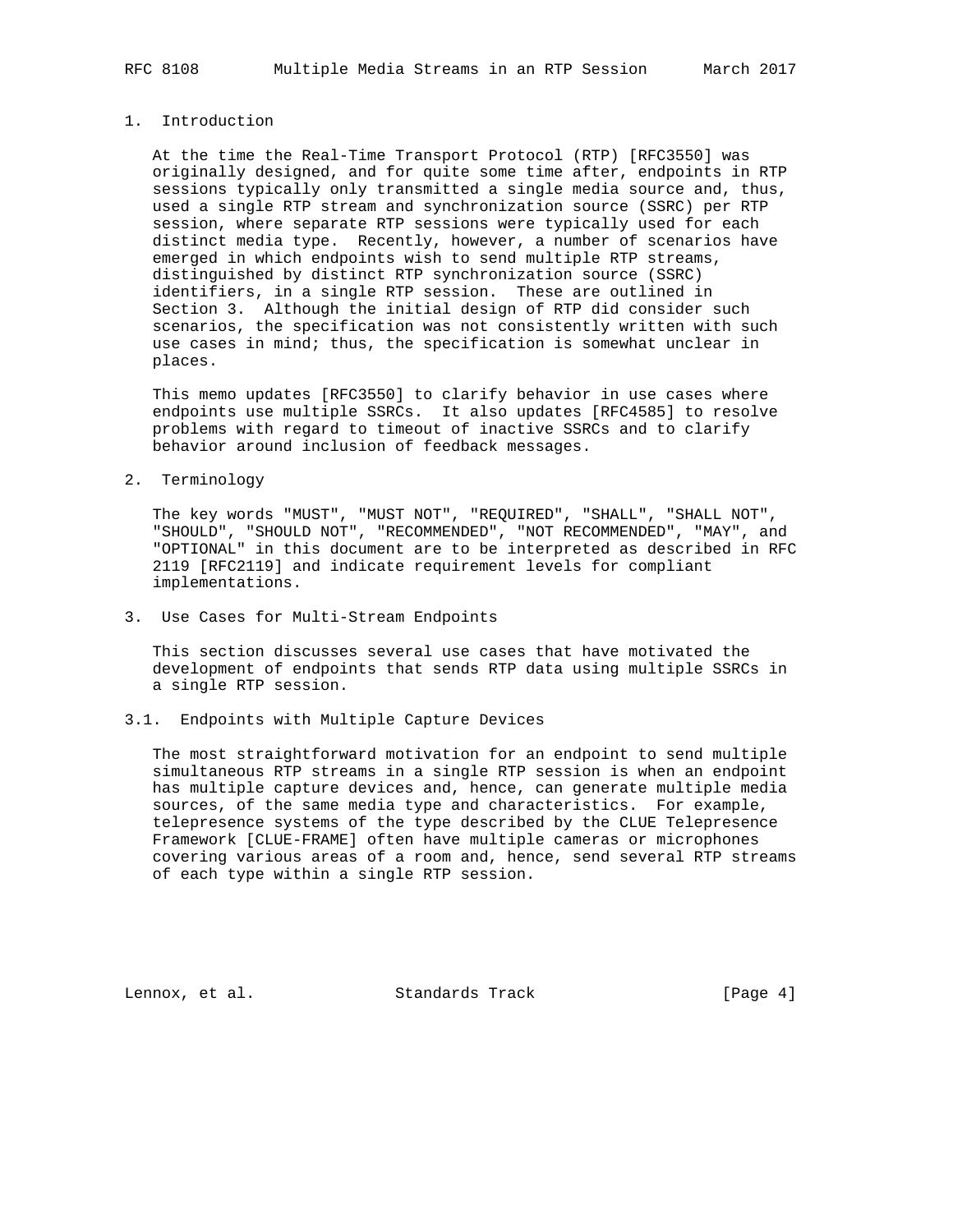## 3.2. Multiple Media Types in a Single RTP Session

 Recent work has updated RTP [MULTI-RTP] and Session Description Protocol (SDP) [SDP-BUNDLE] to remove the historical assumption in RTP that media sources of different media types would always be sent on different RTP sessions. In this work, a single endpoint's audio and video RTP streams (for example) are instead sent in a single RTP session to reduce the number of transport-layer flows used.

#### 3.3. Multiple Stream Mixers

 There are several RTP topologies that can involve a central device that itself generates multiple RTP streams in a session. An example is a mixer providing centralized compositing for a multi-capture scenario like that described in Section 3.1. In this case, the centralized node is behaving much like a multi-capturer endpoint, generating several similar and related sources.

 A more complex example is the selective forwarding middlebox, described in Section 3.7 of [RFC7667]. This is a middlebox that receives RTP streams from several endpoints and then selectively forwards modified versions of some RTP streams toward the other endpoints to which it is connected. For each connected endpoint, a separate media source appears in the session for every other source connected to the middlebox, "projected" from the original streams, but at any given time many of them can appear to be inactive (and thus are receivers, not senders, in RTP). This sort of device is closer to being an RTP mixer than an RTP translator: it terminates RTCP reporting about the mixed streams; it can rewrite SSRCs, timestamps, and sequence numbers, as well as the contents of the RTP payloads; and it can turn sources on and off at will without appearing to generate packet loss. Each projected stream will typically preserve its original RTCP source description (SDES) information.

## 3.4. Multiple SSRCs for a Single Media Source

 There are also several cases where multiple SSRCs can be used to send data from a single media source within a single RTP session. These include, but are not limited to, transport robustness tools, such as the RTP retransmission payload format [RFC4588], that require one SSRC to be used for the media data and another SSRC for the repair data. Similarly, some layered media encoding schemes, for example, H.264 Scalable Video Coding (SVC) [RFC6190], can be used in a configuration where each layer is sent using a different SSRC within a single RTP session.

Lennox, et al. Standards Track [Page 5]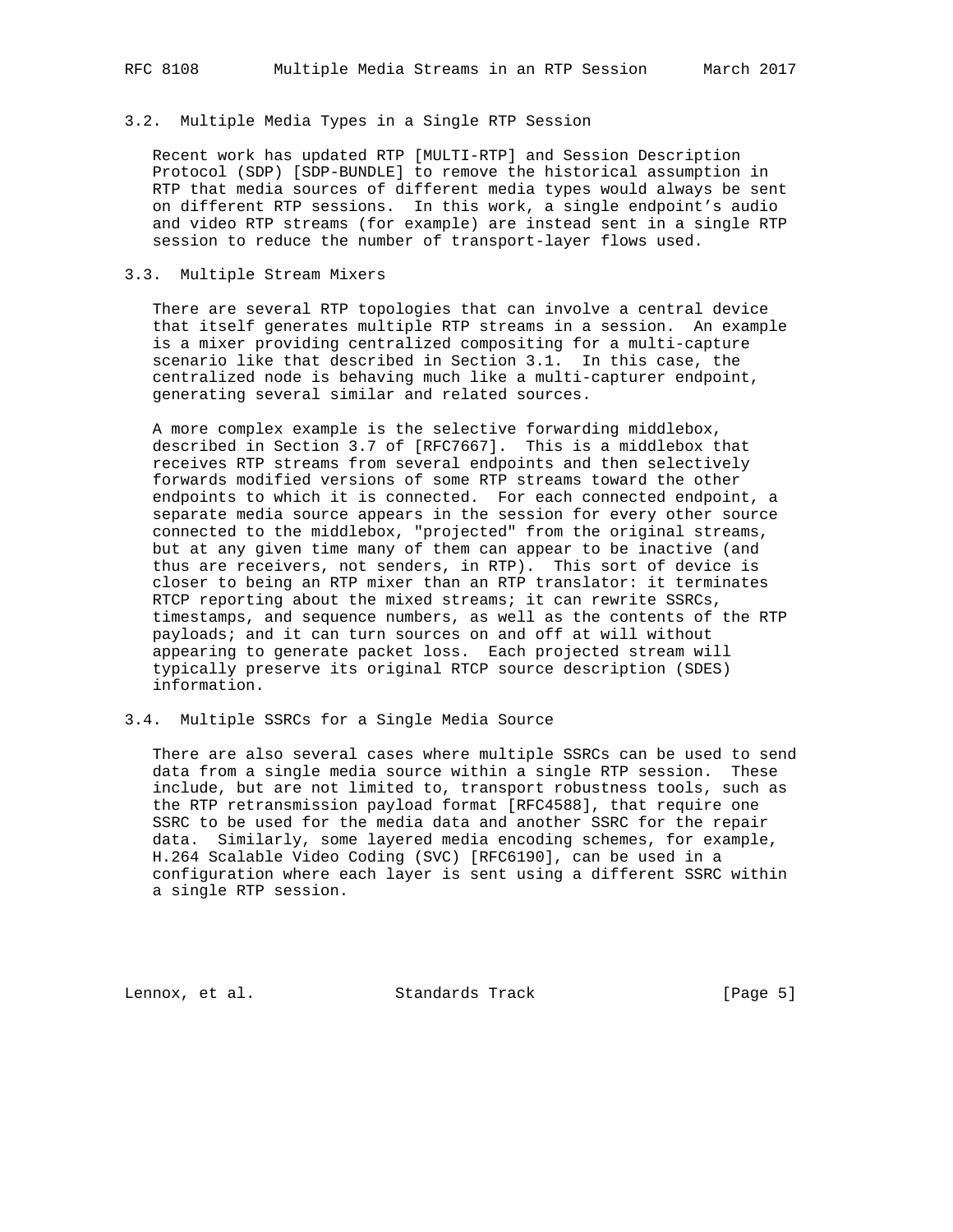#### 4. Use of RTP by Endpoints That Send Multiple Media Streams

 RTP is inherently a group communication protocol. Each endpoint in an RTP session will use one or more SSRCs, as will some types of RTP level middlebox. Accordingly, unless restrictions on the number of SSRCs have been signaled, RTP endpoints can expect to receive RTP data packets sent using a number of different SSRCs, within a single RTP session. This can occur irrespective of whether the RTP session is running over a point-to-point connection or a multicast group, since middleboxes can be used to connect multiple transport connections together into a single RTP session (the RTP session is defined by the shared SSRC space, not by the transport connections). Furthermore, if RTP mixers are used, some SSRCs might only be visible in the contributing source (CSRC) list of an RTP packet and in RTCP, and might not appear directly as the SSRC of an RTP data packet.

 Every RTP endpoint will have an allocated share of the available session bandwidth, as determined by signaling and congestion control. The endpoint needs to keep its total media sending rate within this share. However, endpoints that send multiple RTP streams do not necessarily need to subdivide their share of the available bandwidth independently or uniformly to each RTP stream and its SSRCs. In particular, an endpoint can vary the bandwidth allocation to different streams depending on their needs, and it can dynamically change the bandwidth allocated to different SSRCs (for example, by using a variable-rate codec), provided the total sending rate does not exceed its allocated share. This includes enabling or disabling RTP streams, or their redundancy streams, as more or less bandwidth becomes available.

#### 5. Use of RTCP by Endpoints That Send Multiple Media Streams

 RTCP is defined in Section 6 of [RFC3550]. The description of the protocol is phrased in terms of the behavior of "participants" in an RTP session, under the assumption that each endpoint is a participant with a single SSRC. However, for correct operation in cases where endpoints have multiple SSRC values, implementations MUST treat each SSRC as a separate participant in the RTP session, so that an endpoint that has multiple SSRCs counts as multiple participants.

Lennox, et al. Standards Track [Page 6]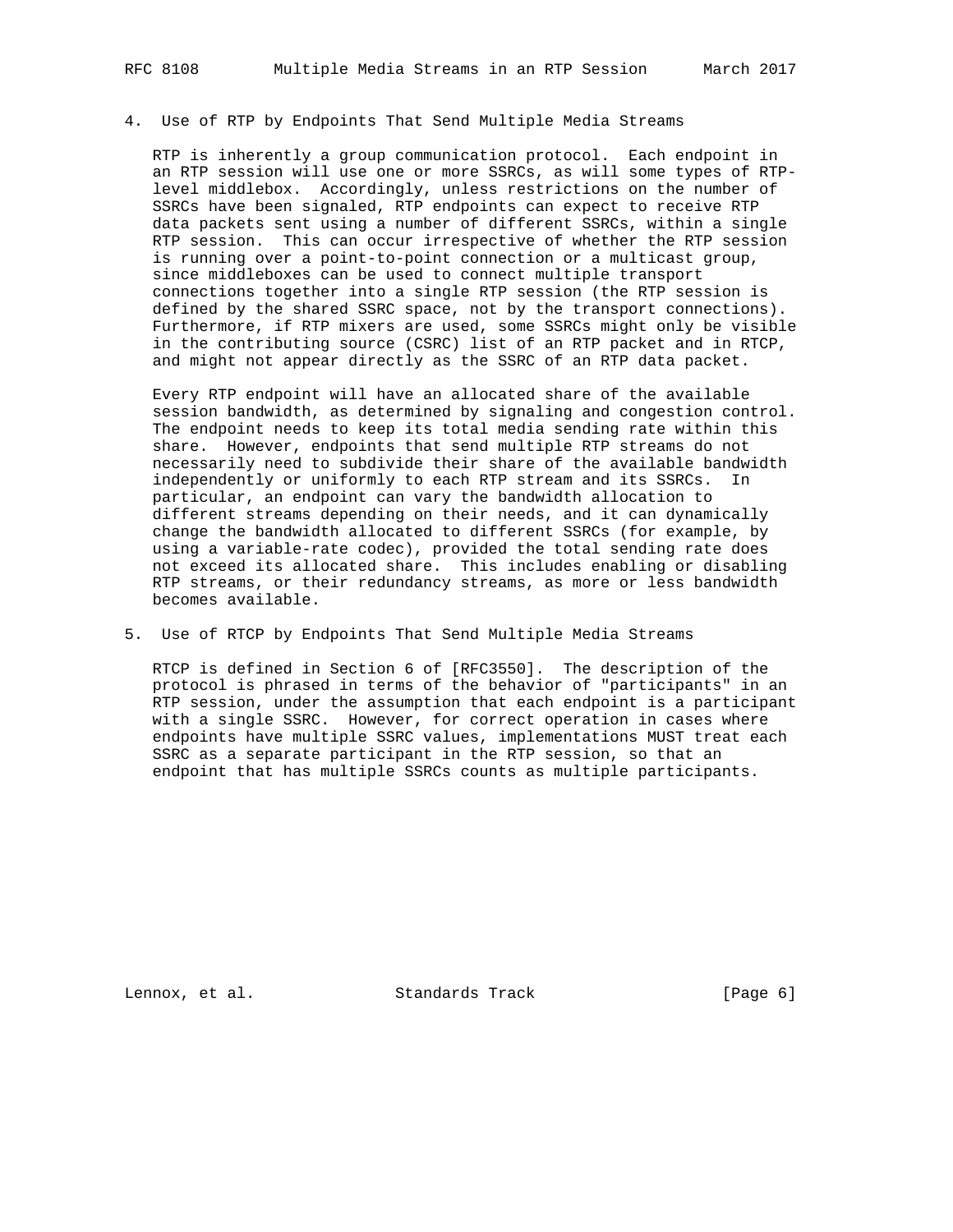## 5.1. RTCP Reporting Requirement

 An RTP endpoint that has multiple SSRCs MUST treat each SSRC as a separate participant in the RTP session. Each SSRC will maintain its own RTCP-related state information and, hence, will have its own RTCP reporting interval that determines when it sends RTCP reports. If the mechanism in [MULTI-STREAM-OPT] is not used, then each SSRC will send RTCP reports for all other SSRCs, including those co-located at the same endpoint.

 If the endpoint has some SSRCs that are sending data and some that are only receivers, then they will receive different shares of the RTCP bandwidth and calculate different base RTCP reporting intervals. Otherwise, all SSRCs at an endpoint will calculate the same base RTCP reporting interval. The actual reporting intervals for each SSRC are randomized in the usual way, but reports can be aggregated as described in Section 5.3.

## 5.2. Initial Reporting Interval

 When a participant joins a unicast session, the following text from Section 6.2 of [RFC3550] is relevant: "For unicast sessions... the delay before sending the initial compound RTCP packet MAY be zero." The basic assumption is that this also ought to apply in the case of multiple SSRCs. Caution has to be exercised, however, when an endpoint (or middlebox) with a large number of SSRCs joins a unicast session, since immediate transmission of many RTCP reports can create a significant burst of traffic, leading to transient congestion and packet loss due to queue overflows.

 To ensure that the initial burst of traffic generated by an RTP endpoint is no larger than would be generated by a TCP connection, an RTP endpoint MUST NOT send more than four compound RTCP packets with zero initial delay when it joins an RTP session, independent of the number of SSRCs used by the endpoint. Each of those initial compound RTCP packets MAY include aggregated reports from multiple SSRCs, provided the total compound RTCP packet size does not exceed the MTU, and the avg\_rtcp\_size is maintained as in Section 5.3.1. Aggregating reports from several SSRCs in the initial compound RTCP packets allows a substantial number of SSRCs to report immediately. Endpoints SHOULD prioritize reports on SSRCs that are likely to be most immediately useful, e.g., for SSRCs that are initially senders.

 An endpoint that needs to report on more SSRCs than will fit into the four compound RTCP reports that can be sent immediately MUST send the other reports later, following the usual RTCP timing rules including timer reconsideration. Those reports MAY be aggregated as described in Section 5.3.

Lennox, et al. Standards Track [Page 7]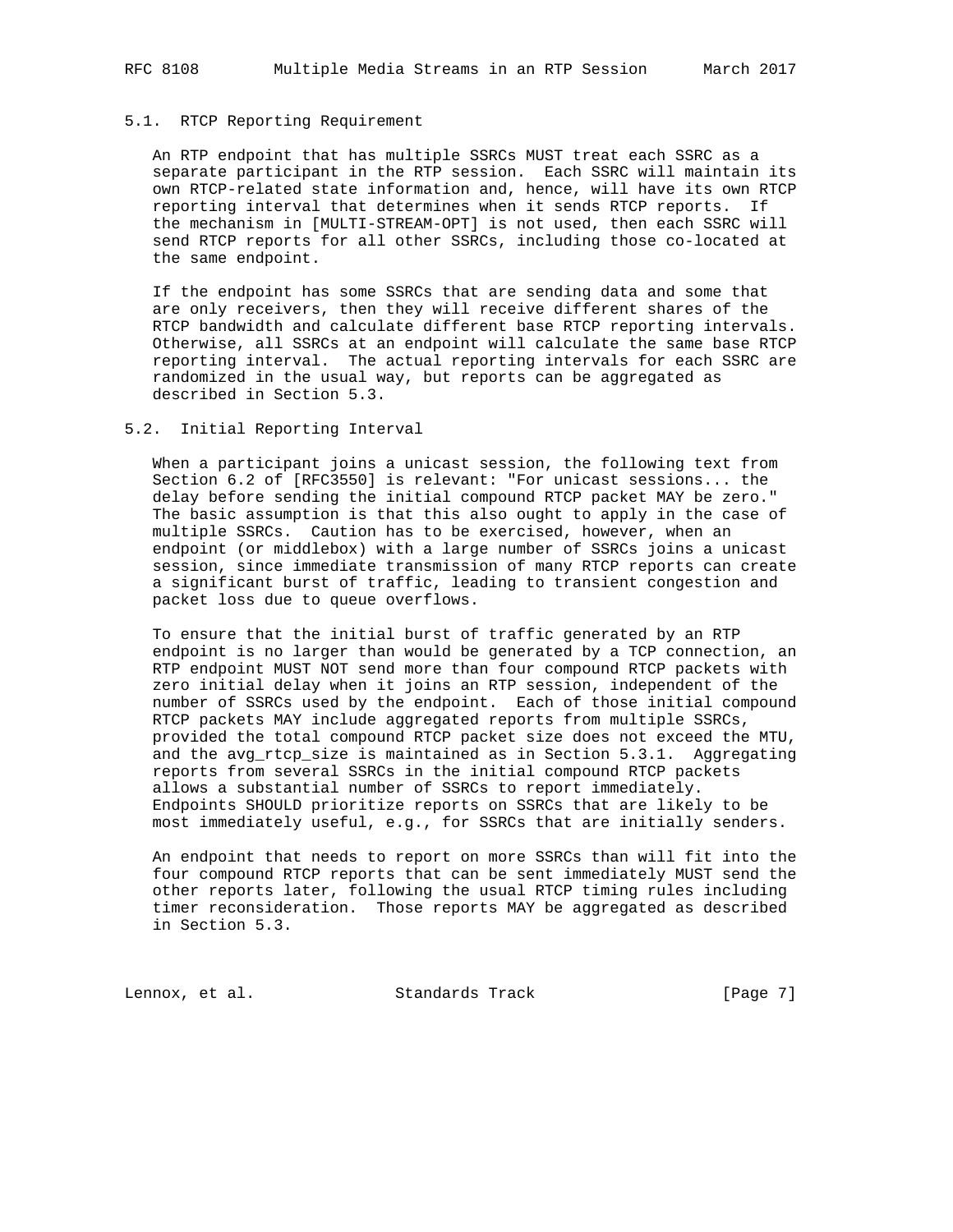Note: The above is chosen to match the TCP maximum initial window of four packets [RFC3390], not the larger TCP initial windows for which there is an ongoing experiment [RFC6928]. The reason for this is a desire to be conservative, since an RTP endpoint will also in many cases start sending RTP data packets at the same time as these initial RTCP packets are sent.

#### 5.3. Aggregation of Reports into Compound RTCP Packets

 As outlined in Section 5.1, an endpoint with multiple SSRCs has to treat each SSRC as a separate participant when it comes to sending RTCP reports. This will lead to each SSRC sending a compound RTCP packet in each reporting interval. Since these packets are coming from the same endpoint, it might reasonably be expected that they can be aggregated to reduce overheads. Indeed, Section 6.1 of [RFC3550] allows RTP translators and mixers to aggregate packets in similar circumstances:

 It is RECOMMENDED that translators and mixers combine individual RTCP packets from the multiple sources they are forwarding into one compound packet whenever feasible in order to amortize the packet overhead (see Section 7). An example RTCP compound packet as might be produced by a mixer is shown in Fig. 1. If the overall length of a compound packet would exceed the MTU of the network path, it SHOULD be segmented into multiple shorter compound packets to be transmitted in separate packets of the underlying protocol. This does not impair the RTCP bandwidth estimation because each compound packet represents at least one distinct participant. Note that each of the compound packets MUST begin with an SR or RR packet.

 This allows RTP translators and mixers to generate compound RTCP packets that contain multiple Sender Report (SR) or Receiver Report (RR) packets from different SSRCs, as well as any of the other packet types. There are no restrictions on the order in which the RTCP packets can occur within the compound packet, except the regular rule that the compound RTCP packet starts with an SR or RR packet. Due to this rule, correctly implemented RTP endpoints will be able to handle compound RTCP packets that contain RTCP packets relating to multiple SSRCs.

 Accordingly, endpoints that use multiple SSRCs can aggregate the RTCP packets sent by their different SSRCs into compound RTCP packets, provided 1) the resulting compound RTCP packets begin with an SR or RR packet, 2) they maintain the average RTCP packet size as described in Section 5.3.1, and 3) they schedule packet transmission and manage aggregation as described in Section 5.3.2.

Lennox, et al. Standards Track [Page 8]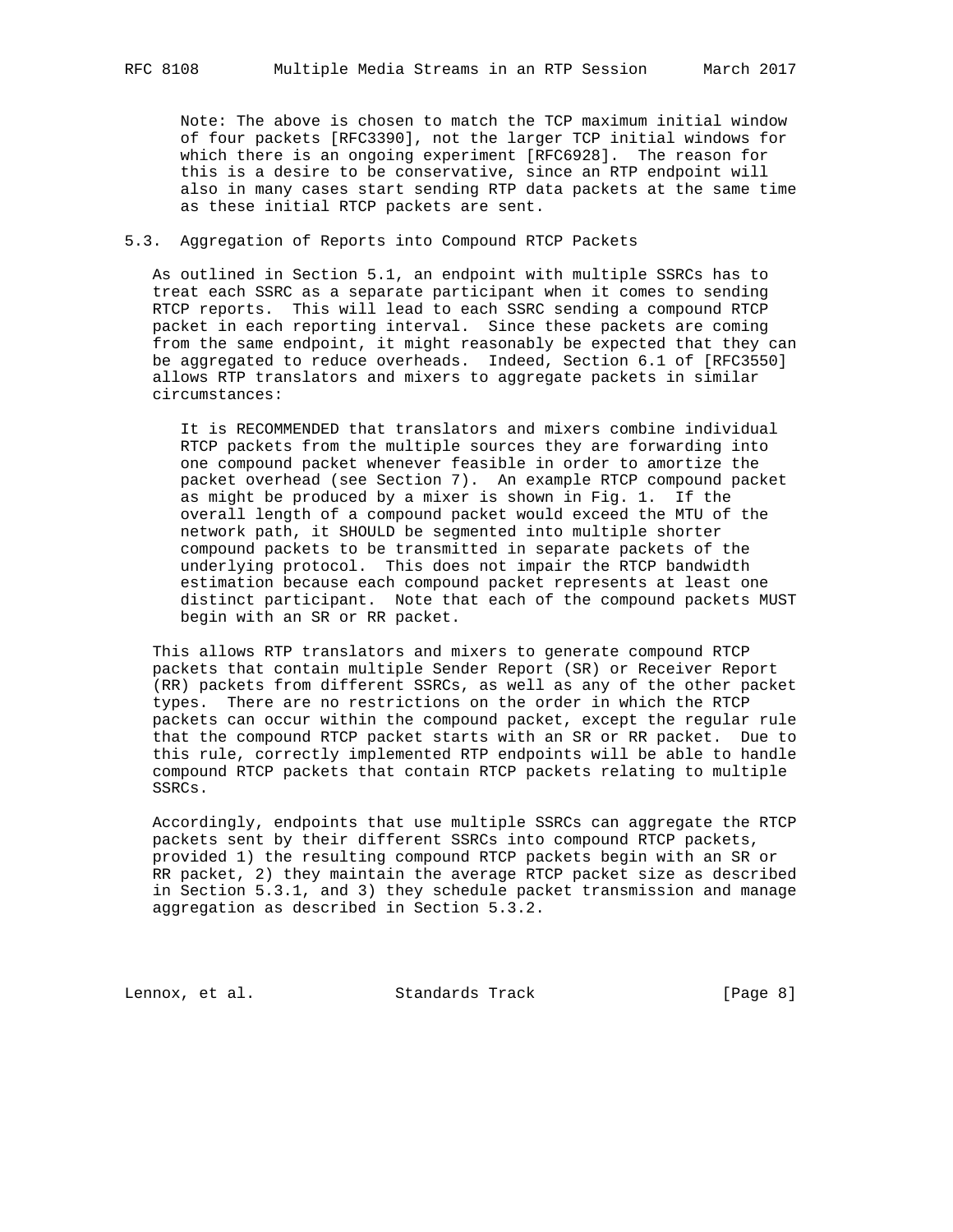## 5.3.1. Maintaining AVG\_RTCP\_SIZE

 The RTCP scheduling algorithm in [RFC3550] works on a per-SSRC basis. Each SSRC sends a single compound RTCP packet in each RTCP reporting interval. When an endpoint uses multiple SSRCs, it is desirable to aggregate the compound RTCP packets sent by its SSRCs, reducing the overhead by forming a larger compound RTCP packet. This aggregation can be done as described in Section 5.3.2, provided the average RTCP packet size calculation is updated as follows.

 Participants in an RTP session update their estimate of the average RTCP packet size (avg\_rtcp\_size) each time they send or receive an RTCP packet (see Section 6.3.3 of [RFC3550]). When a compound RTCP packet that contains RTCP packets from several SSRCs is sent or received, the avg\_rtcp\_size estimate for each SSRC that is reported upon is updated using div\_packet\_size rather than the actual packet size:

 $avg\_rtcp\_size = (1/16) * div\_packet\_size + (15/16) * avg\_rtcp\_size$ 

 where div\_packet\_size is packet\_size divided by the number of SSRCs reporting in that compound packet. The number of SSRCs reporting in a compound packet is determined by counting the number of different SSRCs that are the source of SR or RR RTCP packets within the compound RTCP packet. Non-compound RTCP packets (i.e., RTCP packets that do not contain an SR or RR packet [RFC5506]) are considered to report on a single SSRC.

 A participant that doesn't follow the above rule, and instead uses the full RTCP compound packet size to calculate avg\_rtcp\_size, will derive an RTCP reporting interval that is overly large by a factor that is proportional to the number of SSRCs aggregated into compound RTCP packets and the size of set of SSRCs being aggregated relative to the total number of participants. This increased RTCP reporting interval can cause premature timeouts if it is more than five times the interval chosen by the SSRCs that understand compound RTCP that aggregate reports from many SSRCs. A 1500-octet MTU can fit five typical-size reports into a compound RTCP packet, so this is a real concern if endpoints aggregate RTCP reports from multiple SSRCs.

 The issue raised in the previous paragraph is mitigated by the modification in timeout behavior specified in Section 7.1.2 of this memo. This mitigation is in place in those cases where the RTCP bandwidth is sufficiently high that an endpoint, using avg\_rtcp\_size calculated without taking into account the number of reporting SSRCs, can transmit more frequently than approximately every 5 seconds. Note, however, that the non-updated endpoint's RTCP reporting is still negatively impacted even if the premature timeouts of its SSRCs

Lennox, et al. Standards Track [Page 9]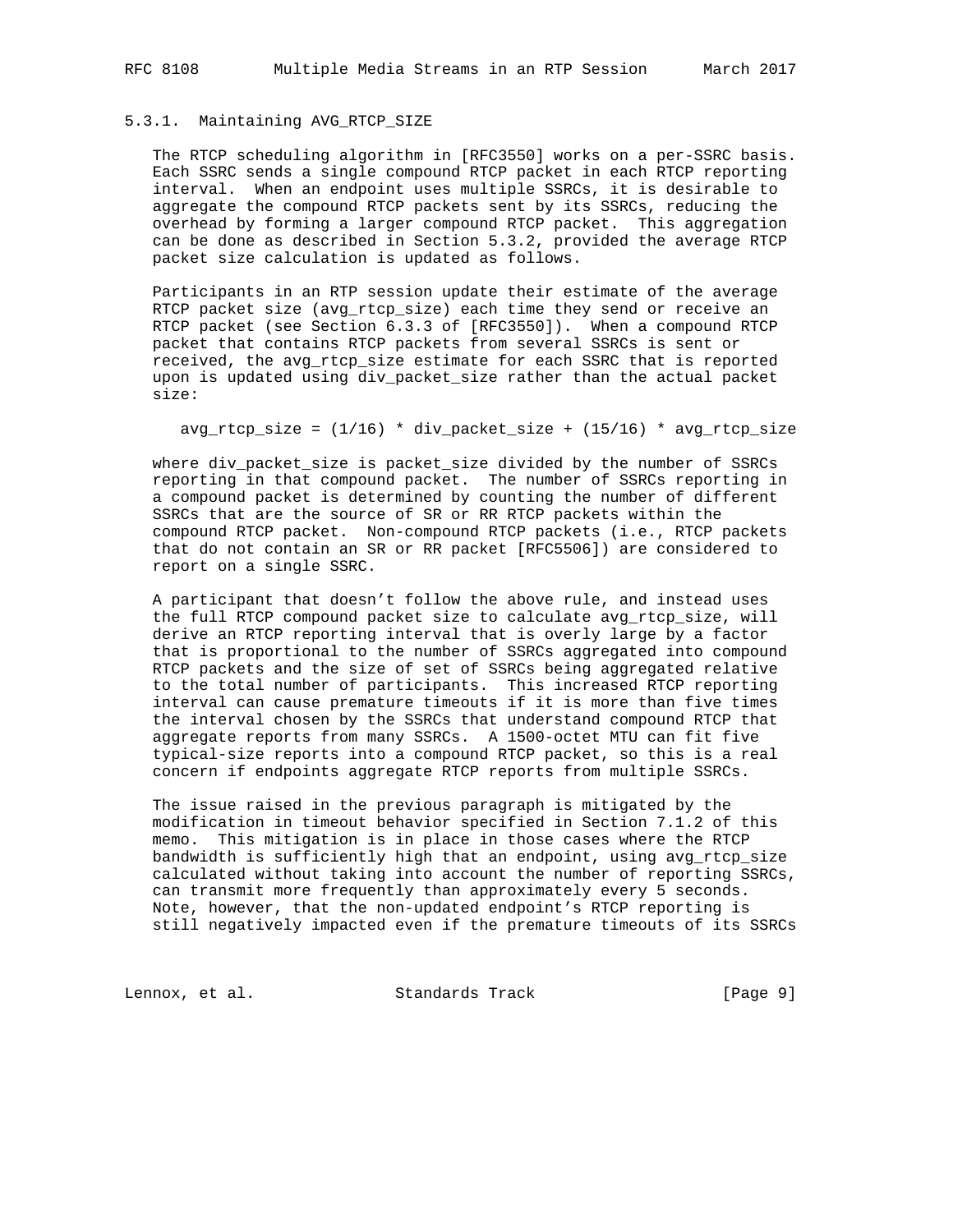are avoided. If compatibility with non-updated endpoints is a concern, the number of reports from different SSRCs aggregated into a single compound RTCP packet SHOULD either be limited to two reports or aggregation ought not be used at all. This will limit the non-updated endpoint's RTCP reporting interval to be no larger than twice the RTCP reporting interval that would be chosen by an endpoint following this specification.

#### 5.3.2. Scheduling RTCP when Aggregating Multiple SSRCs

 This section revises and extends the behavior defined in Section 6.3 of [RFC3550], and in Section 3.5.3 of [RFC4585] if the RTP/AVPF profile or the RTP/SAVPF profile is used, regarding actions to take when scheduling and sending RTCP packets where multiple reporting SSRCs are aggregating their RTCP packets into the same compound RTCP packet. These changes to the RTCP scheduling rules are needed to maintain important RTCP timing properties, including the inter-packet distribution, and the behavior during flash joins and other changes in session membership.

 The variables tn, tp, tc, T, and Td used in the following are defined in Section 6.3 of [RFC3550]. The variables T\_rr\_interval and T\_rr\_last are defined in [RFC4585].

 Each endpoint MUST schedule RTCP transmission independently for each of its SSRCs using the regular calculation of tn for the RTP profile being used. Each time the timer tn expires for an SSRC, the endpoint MUST perform RTCP timer reconsideration and, if applicable, suppression based on T\_rr\_interval. If the result indicates that a compound RTCP packet is to be sent by that SSRC, and the transmission is not an early RTCP packet [RFC4585], then the endpoint SHOULD try to aggregate RTCP packets of additional SSRCs that are scheduled in the future into the compound RTCP packet before it is sent. The reason to limit or not aggregate due to backwards compatibility reasons is discussed in Section 5.3.1.

 Aggregation proceeds as follows. The endpoint selects the SSRC that has the smallest tn value after the current time, tc, and prepares the RTCP packets that SSRC would send if its timer tn expired at tc. If those RTCP packets will fit into the compound RTCP packet that is being generated, taking into account the path MTU and the previously added RTCP packets, then they are added to the compound RTCP packet; otherwise, they are discarded. This process is repeated for each SSRC, in order of increasing tn, until the compound RTCP packet is full or all SSRCs have been aggregated. At that point, the compound RTCP packet is sent.

Lennox, et al. Standards Track [Page 10]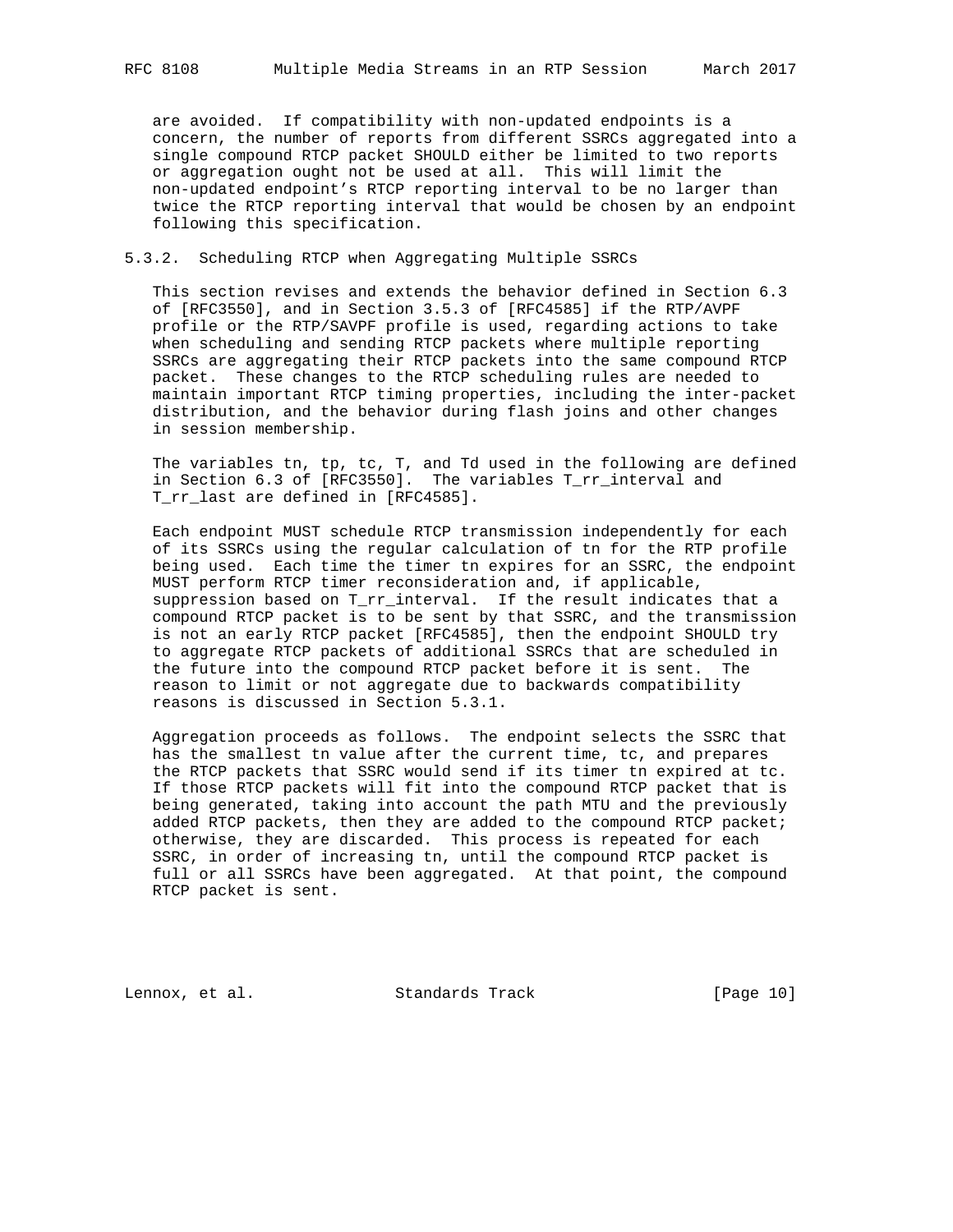When the compound RTCP packet is sent, the endpoint MUST update tp, tn, and T\_rr\_last (if applicable) for each SSRC that was included. These variables are updated as follows:

- a. For the first SSRC that reported in the compound RTCP packet, set the effective transmission time, tt, of that SSRC to tc.
- b. For each additional SSRC that reported in the compound RTCP packet, calculate the transmission time that SSRC would have had if it had not been aggregated into the compound RTCP packet. This is derived by taking tn for that SSRC, then performing reconsideration and updating tn until tp + T <= tn. Once this is done, set the effective transmission time, tt, for that SSRC to the calculated value of tn. If the RTP/AVPF profile or the RTP/ SAVPF profile is being used, then suppression based on T\_rr\_interval MUST NOT be used in this calculation.
	- c. Calculate average effective transmission time, tt\_avg, for the compound RTCP packet based on the tt values for all SSRCs sent in the compound RTCP packet. Set tp for each of the SSRCs sent in the compound RTCP packet to tt\_avg. If the RTP/AVPF profile or the RTP/SAVPF profile is being used, set T\_tt\_last for each SSRC sent in the compound RTCP packet to tt\_avg.
	- d. For each of the SSRCs sent in the compound RTCP packet, calculate new tn values based on the updated parameters and the usual RTCP timing rules and reschedule the timers.

 When using the RTP/AVPF profile or the RTP/SAVPF profile, the above mechanism only attempts to aggregate RTCP packets when the compound RTCP packet to be sent is not an early RTCP packet, and hence the algorithm in Section 3.5.3 of [RFC4585] will control RTCP scheduling. If  $T_r$ rr\_interval == 0, or if  $T_r$ rr\_interval != 0 and option 1, 2a, or 2b of the algorithm are chosen, then the above mechanism updates the necessary variables. However, if the transmission is suppressed per option 2c of the algorithm, then tp is updated to tc as aggregation has not taken place.

 Reverse reconsideration MUST be performed following Section 6.3.4 of [RFC3550]. In some cases, this can lead to the value of tp after reverse reconsideration being larger than tc. This is not a problem, and has the desired effect of proportionally pulling the tp value towards tc (as well as tn) as the reporting interval shrinks in direct proportion the reduced group size.

 The above algorithm has been shown in simulations [Sim88] [Sim92] to maintain the inter-RTCP packet transmission time distribution for each SSRC and to consume the same amount of bandwidth as

Lennox, et al. Standards Track [Page 11]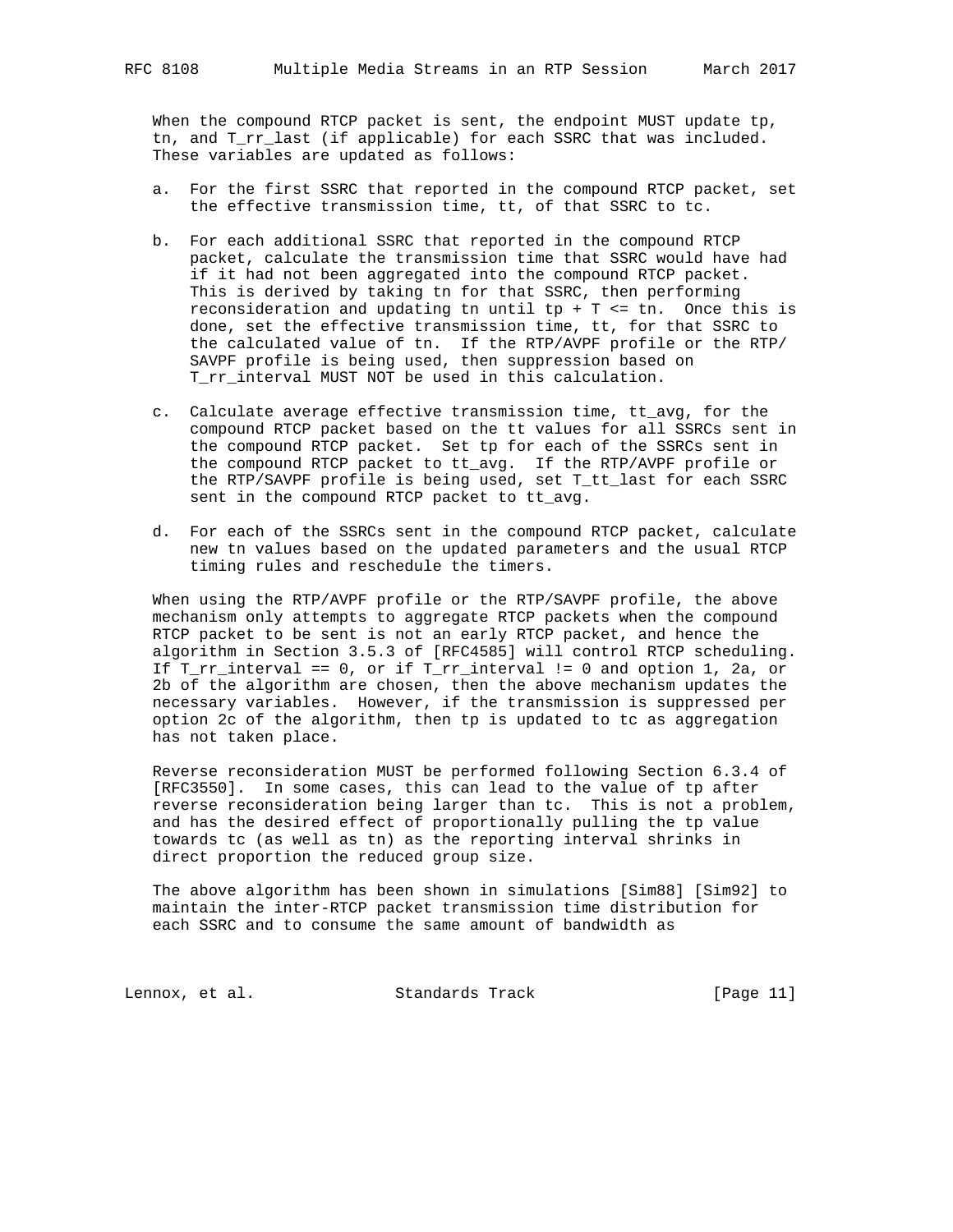non-aggregated RTCP packets. With this algorithm, the actual transmission interval for an SSRC triggering an RTCP compound packet transmission is following the regular transmission rules. The value tp is set to somewhere in the interval [0, 1.5/1.21828\*Td] ahead of tc. The actual value is the average of one instance of tc and the randomized transmission times of the additional SSRCs; thus, the lower range of the interval is more probable. This compensates for the bias that is otherwise introduced by picking the shortest tn value out of the N SSRCs included in aggregate.

 The algorithm also handles the cases where the number of SSRCs that can be included in an aggregated packet varies. An SSRC that previously was aggregated and fails to fit in a packet still has its own transmission scheduled according to normal rules. Thus, it will trigger a transmission in due time, or the SSRC will be included in another aggregate. The algorithm's behavior under SSRC group size changes is as follows:

- RTP sessions where the number of SSRCs is growing: When the group size is growing, Td grows in proportion to the number of new SSRCs in the group. When reconsideration is performed due to expiry of the tn timer, that SSRC will reconsider the transmission and with a certain probability reschedule the tn timer. This part of the reconsideration algorithm is only impacted by the above algorithm having tp values that were in the future instead of set to the time of the actual last transmission at the time of updating tp.
- RTP sessions where the number of SSRCs is shrinking: When the group shrinks, reverse reconsideration moves the tp and tn values towards tc proportionally to the number of SSRCs that leave the session compared to the total number of participants when they left. The setting of the tp value forward in time related to the tc could be believed to have negative effect. However, the reason for this setting is to compensate for bias caused by picking the shortest tn out of the N aggregated. This bias remains over a reduction in the number of SSRCs. The reverse reconsideration compensates the reduction independently of whether or not aggregation is being used. The negative effect that can occur on removing an SSRC is that the most favorable tn belonged to the removed SSRC. The impact of this is limited to delaying the transmission, in the worst case, one reporting interval.

 In conclusion, the investigations performed have found no significant negative impact on the scheduling algorithm.

Lennox, et al. Standards Track [Page 12]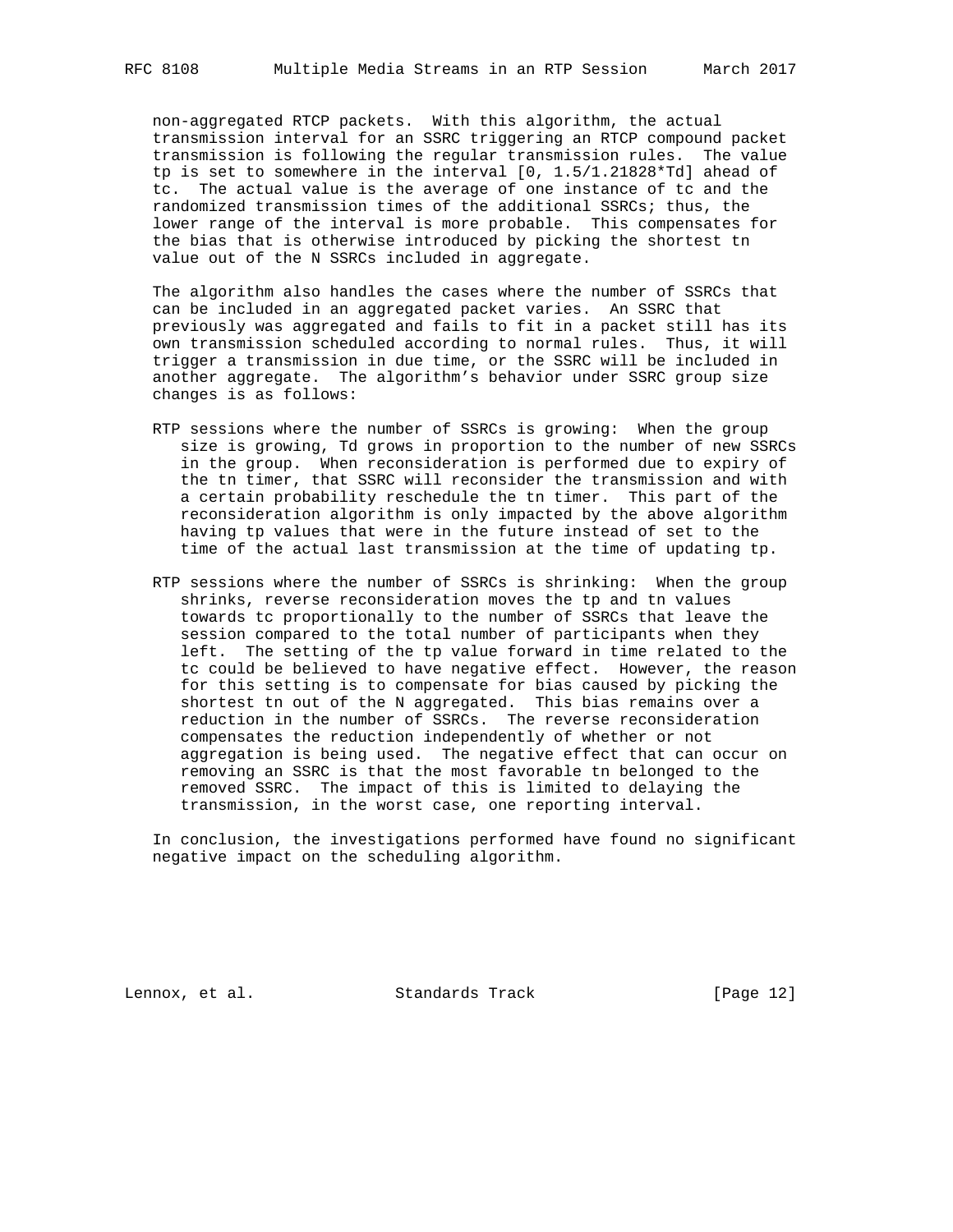5.4. Use of RTP/AVPF or RTP/SAVPF Feedback

 This section discusses the transmission of RTP/AVPF feedback packets when the transmitting endpoint has multiple SSRCs. The guidelines in this section also apply to endpoints using the RTP/SAVPF profile.

5.4.1. Choice of SSRC for Feedback Packets

 When an RTP/AVPF endpoint has multiple SSRCs, it can choose what SSRC to use as the source for the RTCP feedback packets it sends. Several factors can affect that choice:

- o RTCP feedback packets relating to a particular media type SHOULD be sent by an SSRC that receives that media type. For example, when audio and video are multiplexed onto a single RTP session, endpoints will use their audio SSRC to send feedback on the audio received from other participants.
- o RTCP feedback packets and RTCP codec control messages that are notifications or indications regarding RTP data processed by an endpoint MUST be sent from the SSRC used for that RTP data. This includes notifications that relate to a previously received request or command [RFC4585][RFC5104].
- o If separate SSRCs are used to send and receive media, then the corresponding SSRC SHOULD be used for feedback, since they have differing RTCP bandwidth fractions. This can also affect the consideration of whether or not the SSRC can be used in immediate mode.
- o Some RTCP feedback packet types require consistency in the SSRC used. For example, if a Temporary Maximum Media Stream Bit Rate Request (TMMBR) limitation [RFC5104] is set by an SSRC, the same SSRC needs to be used to remove the limitation.
- o If several SSRCs are suitable for sending feedback, it might be desirable to use an SSRC that allows the sending of feedback as an early RTCP packet.

 When an RTCP feedback packet is sent as part of a compound RTCP packet that aggregates reports from multiple SSRCs, there is no requirement that the compound packet contain an SR or RR packet generated by the sender of the RTCP feedback packet. For reduced size RTCP packets, aggregation of RTCP feedback packets from multiple sources is not limited further than Section 4.2.2 of [RFC5506].

Lennox, et al. Standards Track [Page 13]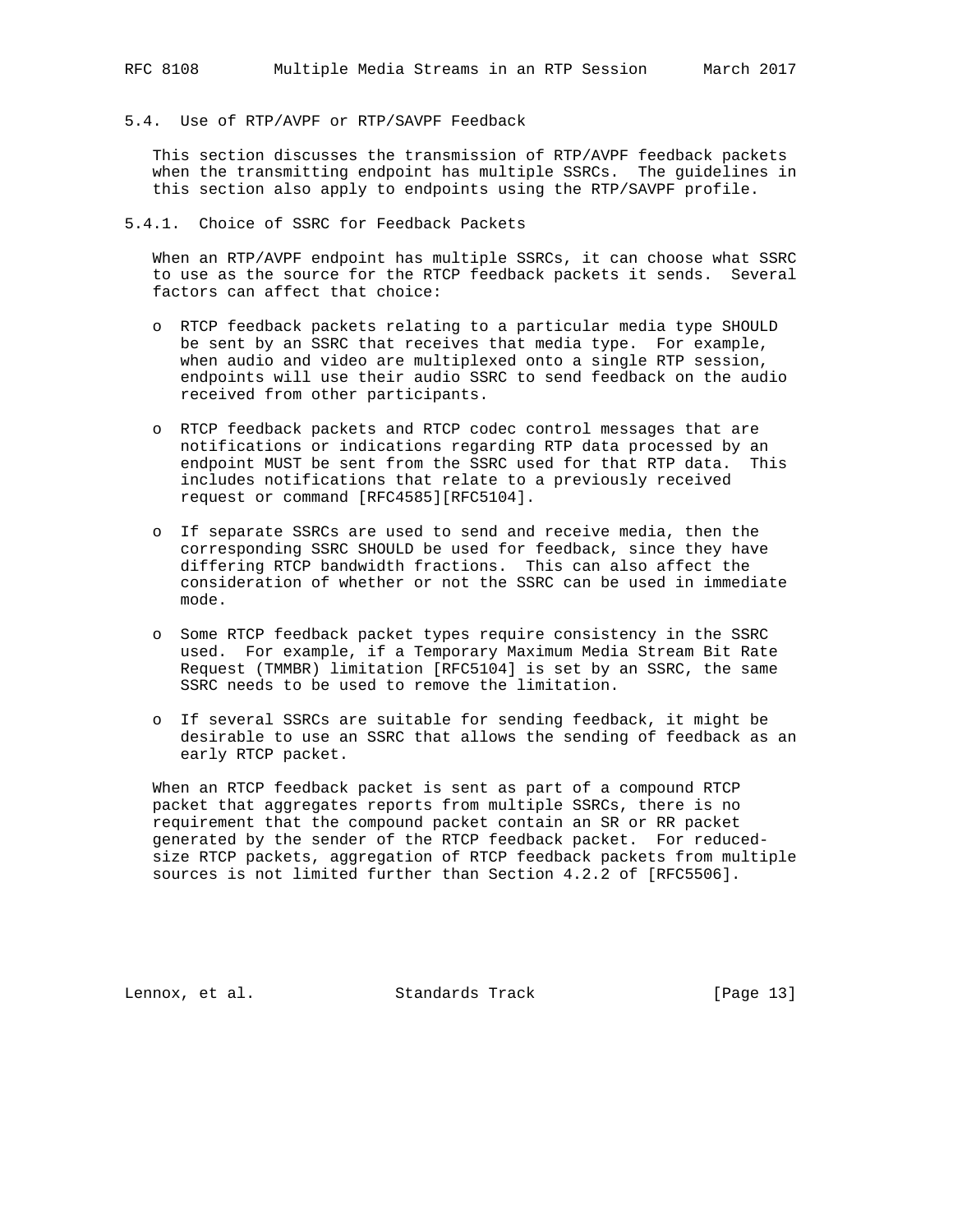## 5.4.2. Scheduling an RTCP Feedback Packet

 When an SSRC has a need to transmit a feedback packet in early mode, it MUST schedule that packet following the algorithm in Section 3.5 of [RFC4585] modified as follows:

- o To determine whether an RTP session is considered to be a point to-point session or a multiparty session, an endpoint MUST count the number of distinct RTCP SDES CNAME values used by the SSRCs listed in the SSRC field of RTP data packets it receives and in the "SSRC of sender" field of RTCP SR, RR, RTPFB, or PSFB packets it receives. An RTP session is considered to be a multiparty session if more than one CNAME is used by those SSRCs, unless signaling indicates that the session is to be handled as point to point or RTCP reporting groups [MULTI-STREAM-OPT] are used. If RTCP reporting groups are used, an RTP session is considered to be a point-to-point session if the endpoint receives only a single reporting group and is considered to be a multiparty session if multiple reporting groups are received or a combination of reporting groups and SSRCs that are not part of a reporting group are received. Endpoints MUST NOT determine whether an RTP session is multiparty or point to point based on the type of connection (unicast or multicast) used, or on the number of SSRCs received.
- o When checking if there is already a scheduled compound RTCP packet containing feedback messages (Step 2 in Section 3.5.2 of [RFC4585]), that check MUST be done considering all local SSRCs.
- o If an SSRC is not allowed to send an early RTCP packet, then the feedback message MAY be queued for transmission as part of any early or regular scheduled transmission that can occur within the maximum useful lifetime of the feedback message (T\_max\_fb\_delay). This modifies the behavior in item 4a in Section 3.5.2 of [RFC4585].

 The first bullet point above specifies a rule to determine if an RTP session is to be considered a point-to-point session or a multiparty session. This rule is straightforward to implement, but is known to incorrectly classify some sessions as multiparty sessions. The known problems are as follows:

 Endpoint with multiple synchronization contexts: An endpoint that is part of a point-to-point session can have multiple synchronization contexts, for example, due to forwarding an external media source into an interactive real-time conversation. In this case, the classification will consider the peer as two endpoints, while the actual RTP/RTCP transmission will be under the control of one endpoint.

Lennox, et al. Standards Track [Page 14]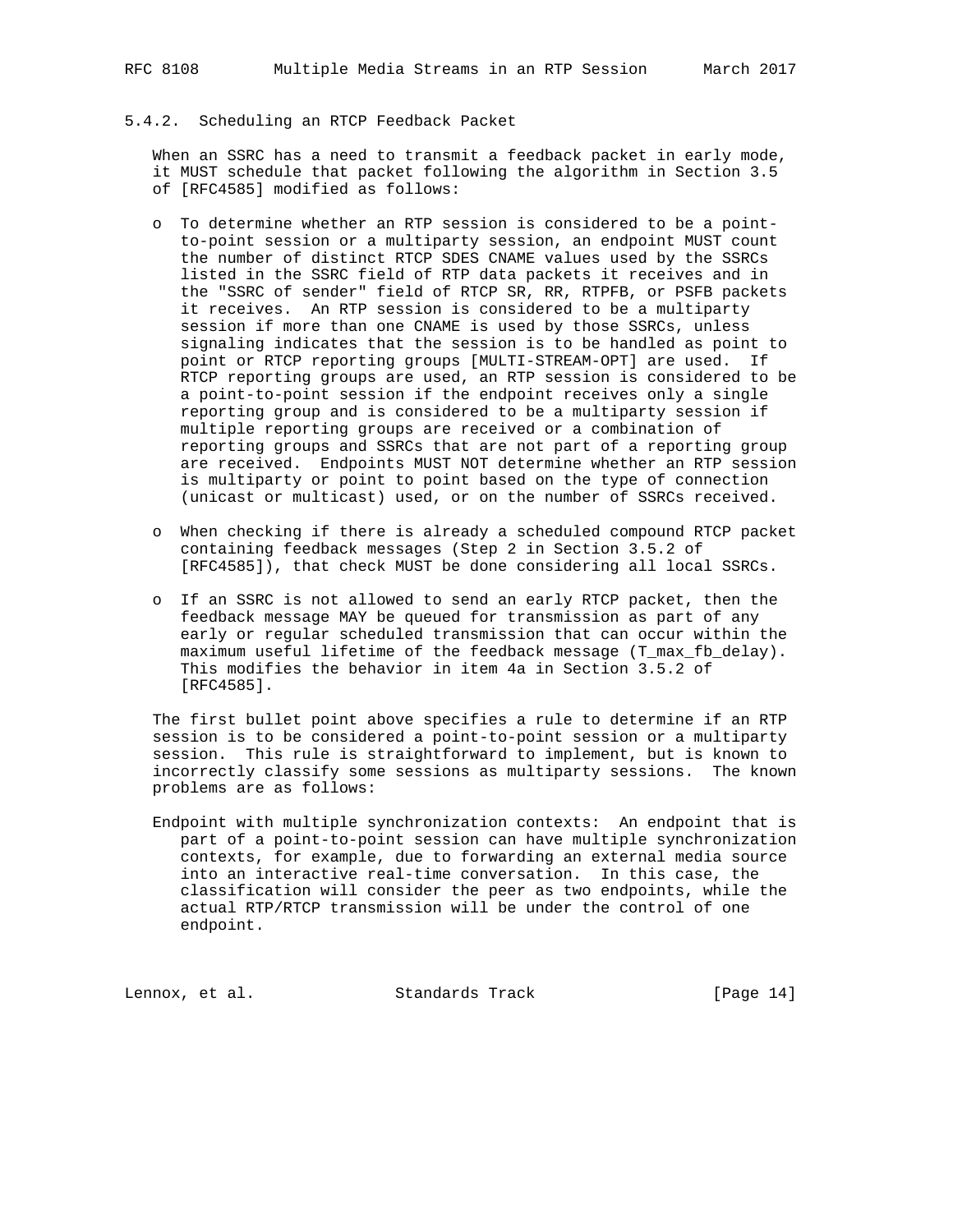Selective Forwarding Middlebox: The Selective Forwarding Middlebox (SFM) as defined in Section 3.7 of [RFC7667] has control over the transmission and configurations between itself and each peer endpoint individually. It also fully controls the RTCP packets being forwarded between the individual legs. Thus, this type of middlebox can be compared to the RTP mixer, which uses its own SSRCs to mix or select the media it forwards, that will be classified as a point-to-point RTP session by the above rule.

 In the above cases, it is very reasonable to use RTCP reporting groups [MULTI-STREAM-OPT]. If that extension is used, an endpoint can indicate that the multitude of CNAMEs are in fact under a single endpoint or middlebox control by using only a single reporting group.

 The above rules will also classify some sessions where the endpoint is connected to an RTP mixer as being point to point. For example, the mixer could act as gateway to an RTP session based on Any Source Multicast for the discussed endpoint. However, this will, in most cases, be okay, as the RTP mixer provides separation between the two parts of the session. The responsibility falls on the mixer to act accordingly in each domain.

 Finally, we note that signaling mechanisms could be defined to override the rules when they would result in the wrong classification.

6. Adding and Removing SSRCs

 The set of SSRCs present in a single RTP session can vary over time due to changes in the number of endpoints in the session or due to changes in the number or type of RTP streams being sent.

 Every endpoint in an RTP session will have at least one SSRC that it uses for RTCP reporting, and for sending media if desired. It can also have additional SSRCs, for sending extra media sources or for additional RTCP reporting. If the set of media sources being sent changes, then the set of SSRCs being sent will change. Changes in the media format or clock rate might also require changes in the set of SSRCs used. An endpoint can also have more SSRCs than it has active RTP streams, and send RTCP relating to SSRCs that are not currently sending RTP data packets so that its peers are aware of the SSRCs, and have the associated context (e.g., clock synchronization and an SDES CNAME) in place to be able to play out media as soon as they becomes active.

 In the following, we describe some considerations around adding and removing RTP streams and their associated SSRCs.

Lennox, et al. Standards Track [Page 15]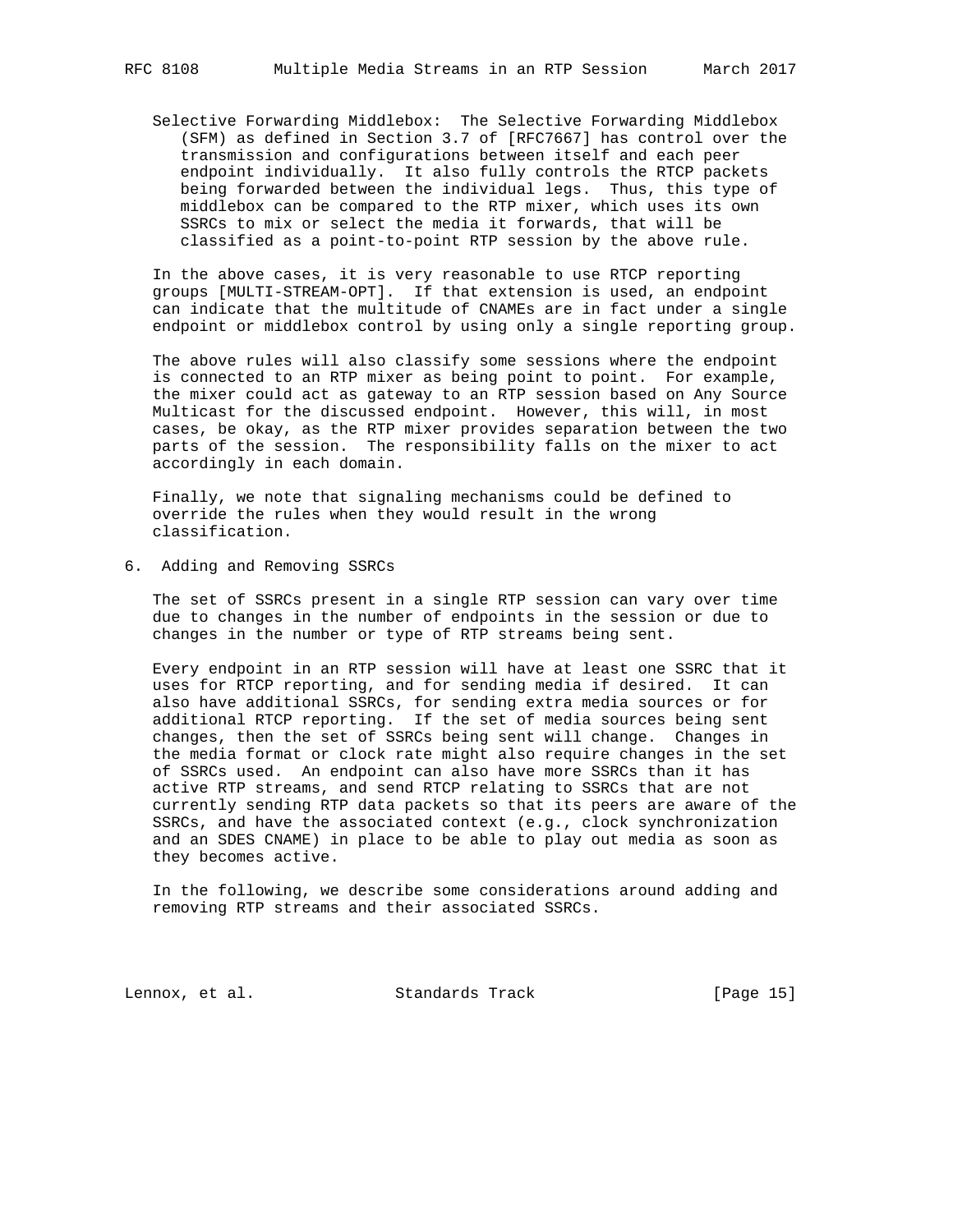## 6.1. Adding RTP Streams

 When an endpoint joins an RTP session, it can have zero, one, or more RTP streams it will send, or that it is prepared to send. If it has no RTP stream it plans to send, it still needs an SSRC that will be used to send RTCP feedback. If it will send one or more RTP streams, it will need the corresponding number of SSRC values. The SSRCs used by an endpoint are made known to other endpoints in the RTP session by sending RTP and RTCP packets. SSRCs can also be signaled using non-RTP means (e.g., [RFC5576]). Unless restricted by signaling, an endpoint can, at any time, send an additional RTP stream, identified by a new SSRC (this might be associated with a signaling event, but that is outside the scope of this memo). This makes the new SSRC visible to the other endpoints in the session, since they share the single SSRC space inherent in the definition of an RTP session.

 An endpoint that has never sent an RTP stream will have an SSRC that it uses for RTCP reporting. If that endpoint wants to start sending an RTP stream, it is RECOMMENDED that it use its existing SSRC for that stream, since otherwise the participant count in the RTP session will be unnecessarily increased, leading to a longer RTCP reporting interval and larger RTCP reports due to cross reporting. If the endpoint wants to start sending more than one RTP stream, it will need to generate a new SSRC for the second and any subsequent RTP streams.

 An endpoint that has previously stopped sending an RTP stream, and that wants to start sending a new RTP stream, cannot generally reuse the existing SSRC, and often needs to generate a new SSRC, because an SSRC cannot change media type (e.g., audio to video) or RTP timestamp clock rate [RFC7160] and because the SSRC might be associated with a particular semantic by the application (note: an RTP stream can pause and restart using the same SSRC, provided RTCP is sent for that SSRC during the pause; these rules only apply to new RTP streams reusing an existing SSRC).

#### 6.2. Removing RTP Streams

 An SSRC is removed from an RTP session in one of two ways. When an endpoint stops sending RTP and RTCP packets using an SSRC, then that SSRC will eventually time out as described in Section 6.3.5 of [RFC3550]. Alternatively, an SSRC can be explicitly removed from use by sending an RTCP BYE packet as described in Section 6.3.7 of [RFC3550]. It is RECOMMENDED that SSRCs be removed from use by sending an RTCP BYE packet. Note that [RFC3550] requires that the RTCP BYE SHOULD be the last RTP/RTCP packet sent in the RTP session

Lennox, et al. Standards Track [Page 16]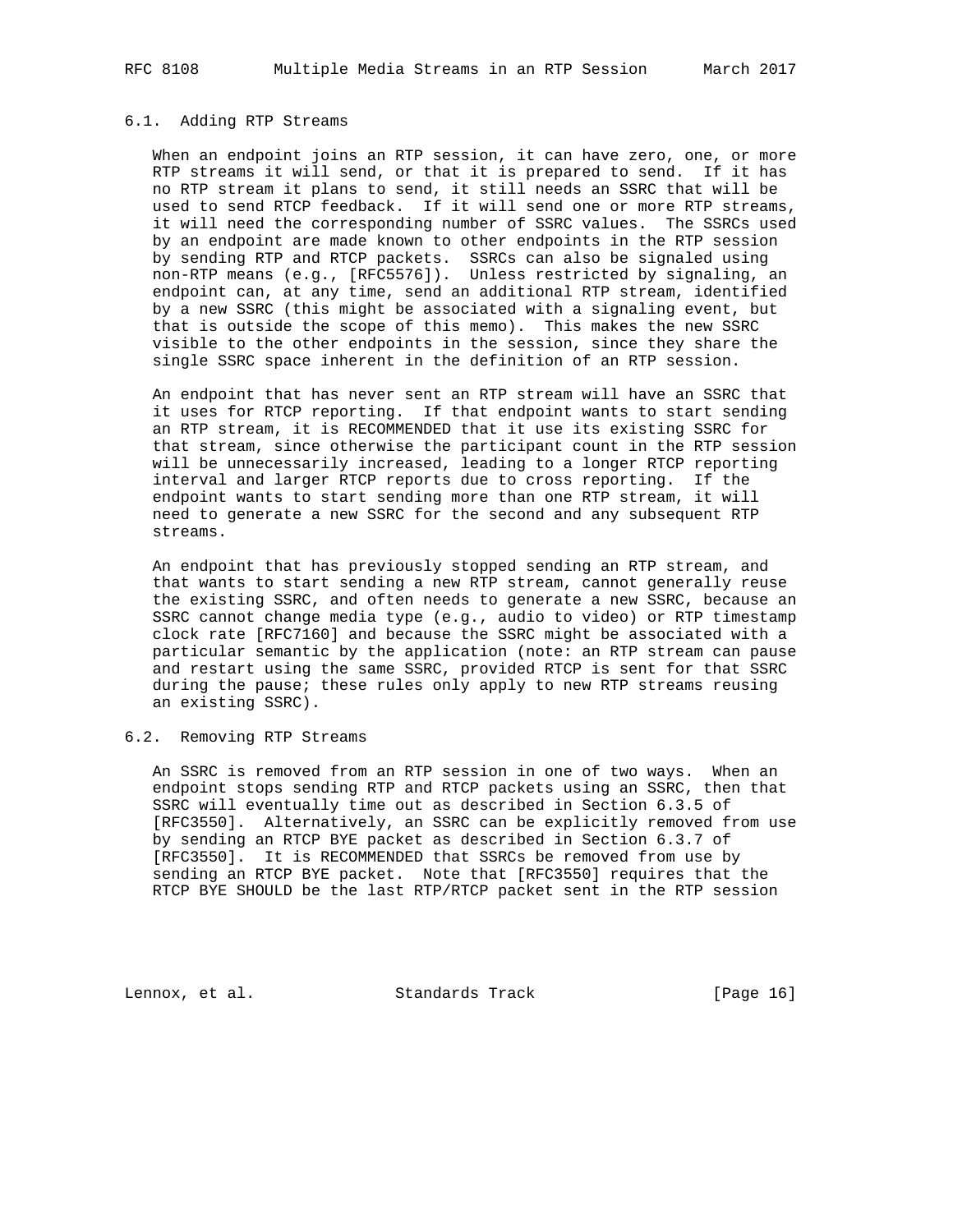for an SSRC. If an endpoint needs to restart an RTP stream after sending an RTCP BYE for its SSRC, it needs to generate a new SSRC value for that stream.

 The finality of sending RTCP BYE means that endpoints need to consider if the ceasing of transmission of an RTP stream is temporary or permanent. Temporary suspension of media transmission using a particular RTP stream (SSRC) needs to maintain that SSRC as an active participant, by continuing RTCP transmission for it. That way the media sending can be resumed immediately, knowing that the context is in place. When permanently halting transmission, a participant needs to send an RTCP BYE to allow the other participants to use the RTCP bandwidth resources and clean up their state databases.

 An endpoint that ceases transmission of all its RTP streams but remains in the RTP session MUST maintain at least one SSRC that is to be used for RTCP reporting and feedback (i.e., it cannot send a BYE for all SSRCs, but needs to retain at least one active SSRC). As some Feedback packets can be bound to media type, there might be a need to maintain one SSRC per media type within an RTP session. An alternative can be to create a new SSRC to use for RTCP reporting and feedback. However, to avoid the perception that an endpoint drops completely out of an RTP session, such a new SSRC ought to be established first -- before terminating all the existing SSRCs.

7. RTCP Considerations for Streams with Disparate Rates

 An RTP session has a single set of parameters that configure the session bandwidth. These are the RTCP sender and receiver fractions (e.g., the SDP "b=RR:" and "b=RS:" lines [RFC3556]) and the parameters of the RTP/AVPF profile [RFC4585] (e.g., trr-int) if that profile (or its secure extension, RTP/SAVPF [RFC5124]) is used. As a consequence, the base RTCP reporting interval, before randomization, will be the same for every sending SSRC in an RTP session. Similarly, every receiving SSRC in an RTP session will have the same base reporting interval, although this can differ from the reporting interval chosen by sending SSRCs. This uniform RTCP reporting interval for all SSRCs can result in RTCP reports being sent more often, or too seldom, than is considered desirable for an RTP stream.

 For example, consider a scenario in which an audio flow sending at tens of kilobits per second is multiplexed into an RTP session with a multi-megabit high-quality video flow. If the session bandwidth is configured based on the video sending rate, and the default RTCP bandwidth fraction of 5% of the session bandwidth is used, it is likely that the RTCP bandwidth will exceed the audio sending rate. If the reduced minimum RTCP interval described in Section 6.2 of [RFC3550] is then used in the session, as appropriate for video where

Lennox, et al. Standards Track [Page 17]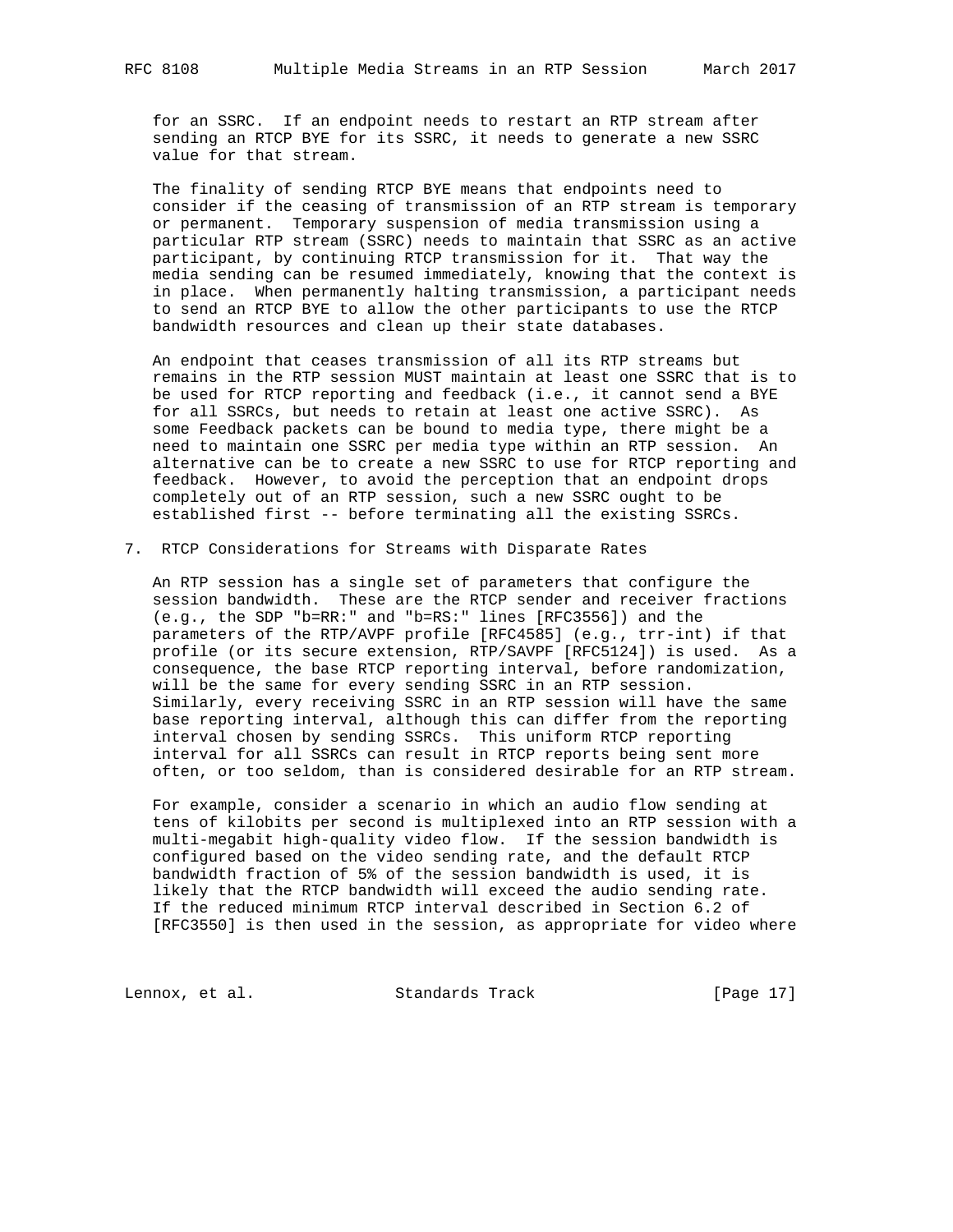rapid feedback on damaged I-frames is wanted, the uniform reporting interval for all senders could mean that audio sources are expected to send RTCP packets more often than they send audio data packets. This bandwidth mismatch can be reduced by careful tuning of the RTCP parameters, especially trr\_int when the RTP/AVPF profile is used, but cannot be avoided entirely as it is inherent in the design of the RTCP timing rules, and affects all RTP sessions that contain flows with greatly mismatched bandwidth.

 Different media rates or desired RTCP behaviors can also occur with SSRCs carrying the same media type. A common case in multiparty conferencing is when a small number of video streams are shown in high resolution, while the others are shown as low-resolution thumbnails, with the choice of which is shown in high resolution being voice-activity controlled. Here the differences are both in actual media rate and in choices for what feedback messages might be needed. Other examples of differences that can exist are due to the intended usage of a media source. A media source carrying the video of the speaker in a conference is different from a document camera. Basic parameters that can differ in this case are frame-rate, acceptable end-to-end delay, and the Signal-to-Noise Ratio (SNR) fidelity of the image. These differences affect not only the needed bitrates, but also possible transmission behaviors, usable repair mechanisms, what feedback messages the control and repair requires, the transmission requirements on those feedback messages, and monitoring of the RTP stream delivery. Other similar scenarios can also exist.

 Sending multiple media types in a single RTP session causes that session to contain more SSRCs than if each media type was sent in a separate RTP session. For example, if two participants each send an audio and a video RTP stream in a single RTP session, that session will comprise four SSRCs; but if separate RTP sessions had been used for audio and video, each of those two RTP sessions would comprise only two SSRCs. Hence, sending multiple RTP streams in an RTP session increases the amount of cross reporting between the SSRCs, as each SSRC reports on all other SSRCs in the session. This increases the size of the RTCP reports, causing them to be sent less often than would be the case if separate RTP sessions where used for a given RTCP bandwidth.

 Finally, when an RTP session contains multiple media types, it is important to note that the RTCP reception quality reports, feedback messages, and extended report blocks used might not be applicable to all media types. Endpoints will need to consider the media type of each SSRC, and only send or process reports and feedback that apply to that particular SSRC and its media type. Signaling solutions

Lennox, et al. Standards Track [Page 18]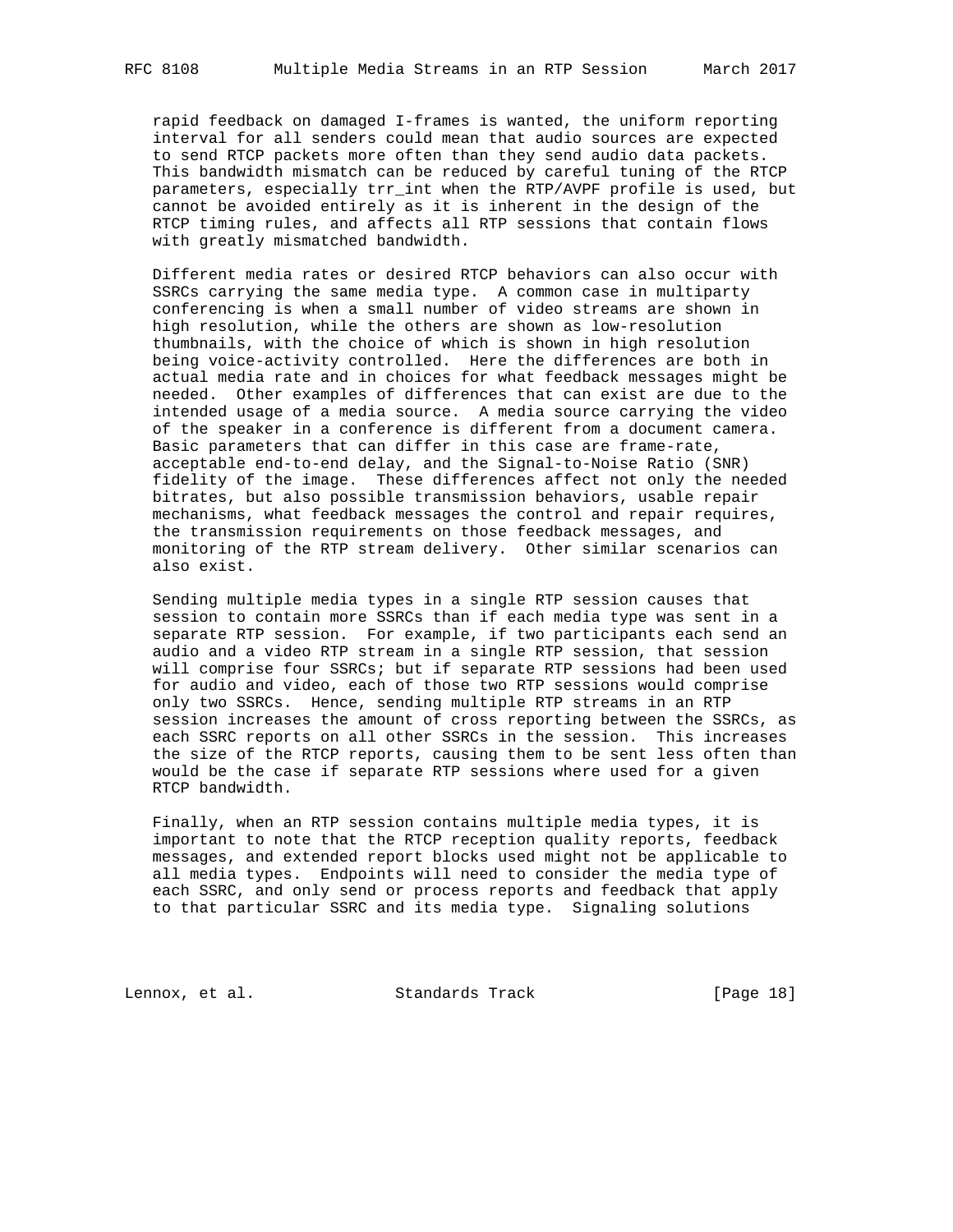might have shortcomings when it comes to indicating that a particular set of RTCP reports or feedback messages only apply to a particular media type within an RTP session.

 From an RTCP perspective, therefore, it can be seen that there are advantages to using separate RTP sessions for each media source, rather than sending multiple media sources in a single RTP session. However, these are frequently offset by the need to reduce port use, to ease NAT/firewall traversal, achieved by combining media sources into a single RTP session. The following sections consider some of the issues with using RTCP in sessions with multiple media sources in more detail.

## 7.1. Timing Out SSRCs

 Various issues have been identified with timing out SSRC values when sending multiple RTP streams in an RTP session.

#### 7.1.1. Problems with the RTP/AVPF T\_rr\_interval Parameter

 The RTP/AVPF profile includes a method to prevent regular RTCP reports from being sent too often. This mechanism is described in Section 3.5.3 of [RFC4585]; it is controlled by the T\_rr\_interval parameter. It works as follows. When a regular RTCP report is sent, a new random value, T\_rr\_current\_interval, is generated, drawn evenly in the range 0.5 to 1.5 times T\_rr\_interval. If a regular RTCP packet is to be sent earlier than T\_rr\_current\_interval seconds after the previous regular RTCP packet, and there are no feedback messages to be sent, then that regular RTCP packet is suppressed and the next regular RTCP packet is scheduled. The T\_rr\_current\_interval is recalculated each time a regular RTCP packet is sent. The benefit of suppression is that it avoids wasting bandwidth when there is nothing requiring frequent RTCP transmissions, but still allows utilization of the configured bandwidth when feedback is needed.

 Unfortunately, this suppression mechanism skews the distribution of the RTCP sending intervals compared to the regular RTCP reporting intervals. The standard RTCP timing rules, including reconsideration and the compensation factor, result in the intervals between sending RTCP packets having a distribution that is skewed towards the upper end of the range [0.5/1.21828, 1.5/1.21828]\*Td, where Td is the deterministic calculated RTCP reporting interval. With Td = 5 s, this distribution covers the range [2.052 s, 6.156 s]. In comparison, the RTP/AVPF suppression rules act in an interval that is 0.5 to 1.5 times T\_rr\_interval; for T\_rr\_interval = 5s, this is [2.5 s, 7.5 s].

Lennox, et al. Standards Track [Page 19]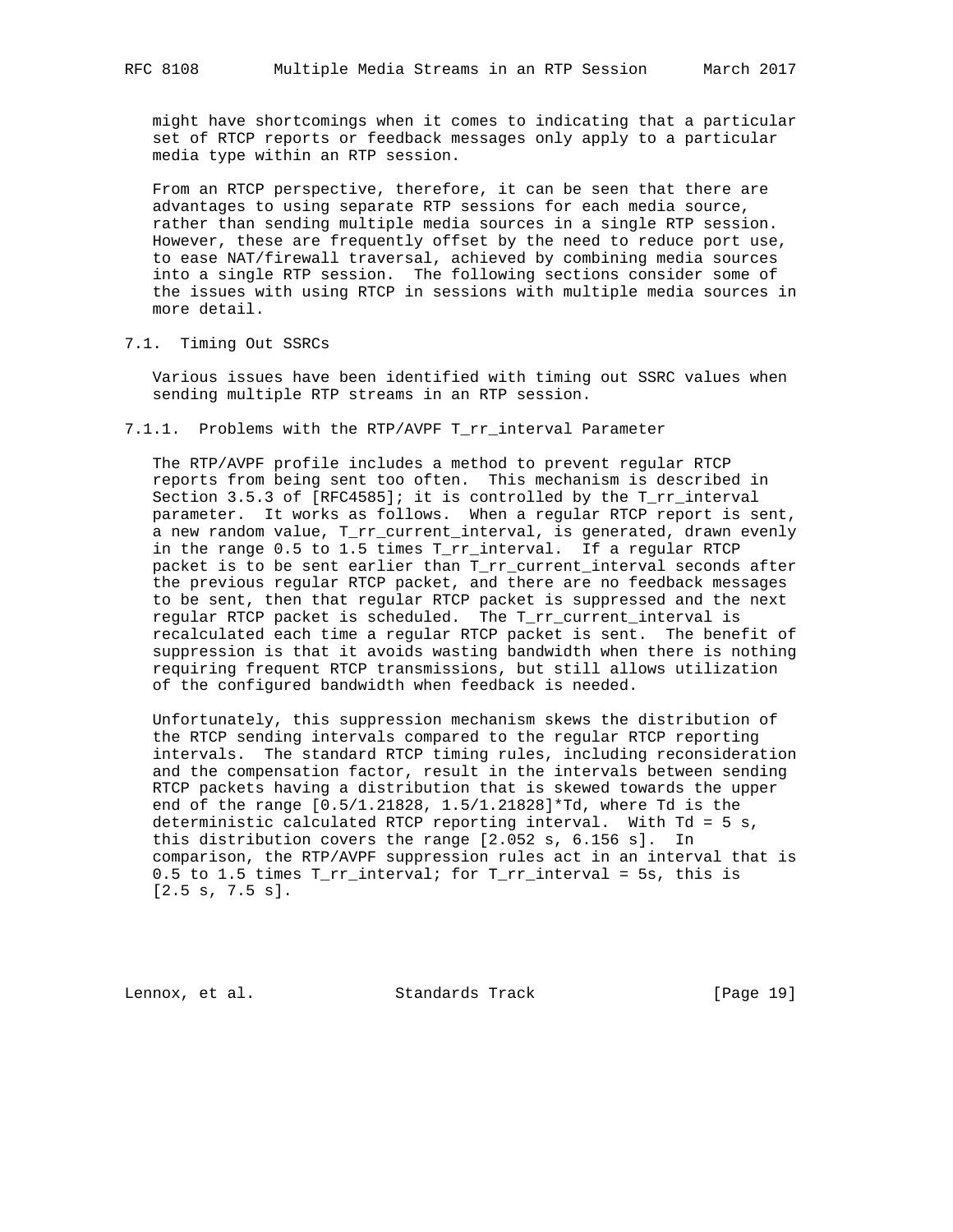The effect of this is that the time between consecutive RTCP packets when using T\_rr\_interval suppression can become large. The maximum time interval between sending one regular RTCP packet and the next, when T\_rr\_interval is being used, occurs when T\_rr\_current\_interval takes its maximum value and a regular RTCP packet is suppressed at the end of the suppression period, then the next regular RTCP packet is scheduled after its largest possible reporting interval. Taking the worst case of the two intervals gives a maximum time between two RTCP reports of 1.5\*T\_rr\_interval + 1.5/1.21828\*Td.

 This behavior can be surprising when Td and T\_rr\_interval have the same value. That is, when T\_rr\_interval is configured to match the regular RTCP reporting interval. In this case, one might expect that regular RTCP packets are sent according to their usual schedule, but feedback packets can be sent early. However, the above-mentioned issue results in the RTCP packets actually being sent in the range [0.5\*Td, 2.731\*Td] with a highly non-uniform distribution, rather than the range [0.41\*Td, 1.23\*Td]. This is perhaps unexpected, but is not a problem in itself. However, when coupled with packet loss, it raises the issue of premature timeout.

#### 7.1.2. Avoiding Premature Timeout

 In RTP/AVP [RFC3550] the timeout behavior is simple; it is 5 times Td, where Td is calculated with a Tmin value of 5 seconds. In other words, if the configured RTCP bandwidth allows for an average RTCP reporting interval shorter than 5 seconds, the timeout is 25 seconds of no activity from the SSRC (RTP or RTCP); otherwise, the timeout is 5 average reporting intervals.

 RTP/AVPF [RFC4585] introduces different timeout behaviors depending on the value of T\_rr\_interval. When T\_rr\_interval is 0, it uses the same timeout calculation as RTP/AVP. However, when T\_rr\_interval is non-zero, it replaces Tmin in the timeout calculation, most likely to speed up detection of timed out SSRCs. However, using a non-zero T\_rr\_interval has two consequences for RTP behavior.

 First, due to suppression, the number of RTP and RTCP packets sent by an SSRC that is not an active RTP sender can become very low, because of the issue discussed in Section 7.1.1. As the RTCP packet interval can be as long as 2.73\*Td, during a 5\*Td time period, an endpoint might in fact transmit only a single RTCP packet. The long intervals result in fewer RTCP packets, to a point where a single RTCP packet loss can sometimes result in timing out an SSRC.

 Second, the RTP/AVPF changes to the timeout rules reduce robustness to misconfiguration. It is common to use RTP/AVPF configured such that RTCP packets can be sent frequently to allow rapid feedback;

Lennox, et al. Standards Track [Page 20]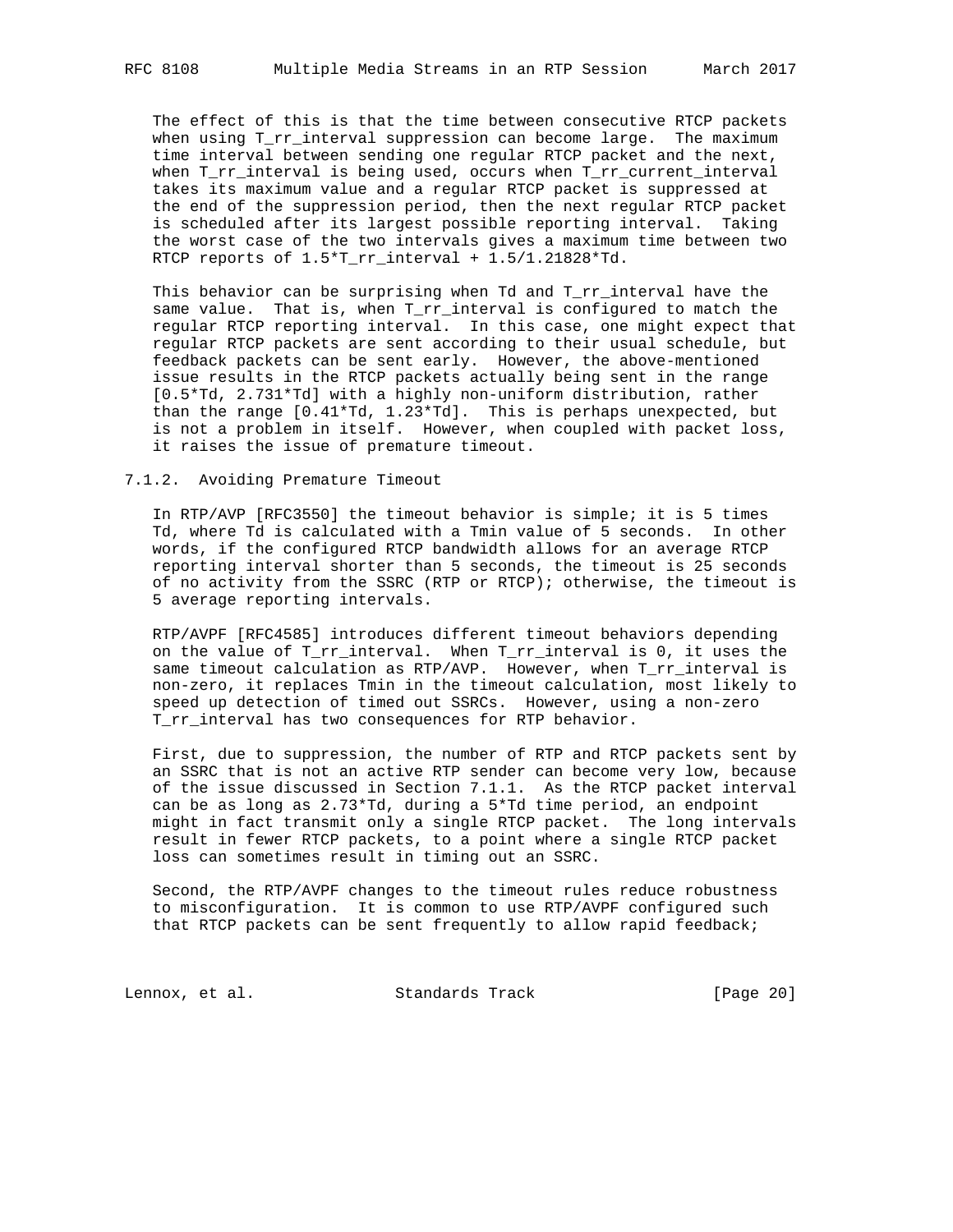however, this makes timeouts very sensitive to T\_rr\_interval. For example, if two SSRCs are configured, one with T\_rr\_interval = 0.1 s and the other with  $T_r$  interval = 0.6 s, then this small difference will result in the SSRC with the shorter T\_rr\_interval timing out the other if it stops sending RTP packets, since the other RTCP reporting interval is more than five times its own. When RTP/AVP is used, or RTP/AVPF with T\_rr\_interval = 0, this is a non-issue, as the timeout period will be 25 s, and differences between configured RTCP bandwidth can only cause premature timeouts when the reporting intervals are greater than 5 s and differ by a factor of five. To limit the scope for such problematic misconfiguration, we define an update to the RTP/AVPF timeout rules in Section 7.1.4.

7.1.3. Interoperability between RTP/AVP and RTP/AVPF

 If endpoints implementing the RTP/AVP and RTP/AVPF profiles (or their secure variants) are combined within a single RTP session, and the RTP/AVPF endpoints use a non-zero  $T_r$ rr\_interval that is significantly below 5 seconds, there is a risk that the RTP/AVPF endpoints will prematurely time out the SSRCs of the RTP/AVP endpoints, due to their different RTCP timeout rules. Conversely, if the RTP/AVPF endpoints use a T\_rr\_interval that is significantly larger than 5 seconds, there is a risk that the RTP/AVP endpoints will time out the SSRCs of the RTP/AVPF endpoints.

 Mixing endpoints using two different RTP profiles within a single RTP session is NOT RECOMMENDED. However, if mixed RTP profiles are used, and the RTP/AVPF endpoints are not updated to follow Section 7.1.4 of this memo, then the RTP/AVPF session SHOULD be configured to use T\_rr\_interval = 4 seconds to avoid premature timeouts.

The choice of  $T_r$ rr\_interval = 4 seconds for interoperability might appear strange. Intuitively, this value ought to be 5 seconds, to make both the RTP/AVP and RTP/AVPF use the same timeout period. However, the behavior outlined in Section 7.1.1 shows that actual RTP/AVPF reporting intervals can be longer than expected. Setting T\_rr\_interval = 4 seconds gives actual RTCP intervals near to those expected by RTP/AVP, ensuring interoperability.

Lennox, et al. Standards Track [Page 21]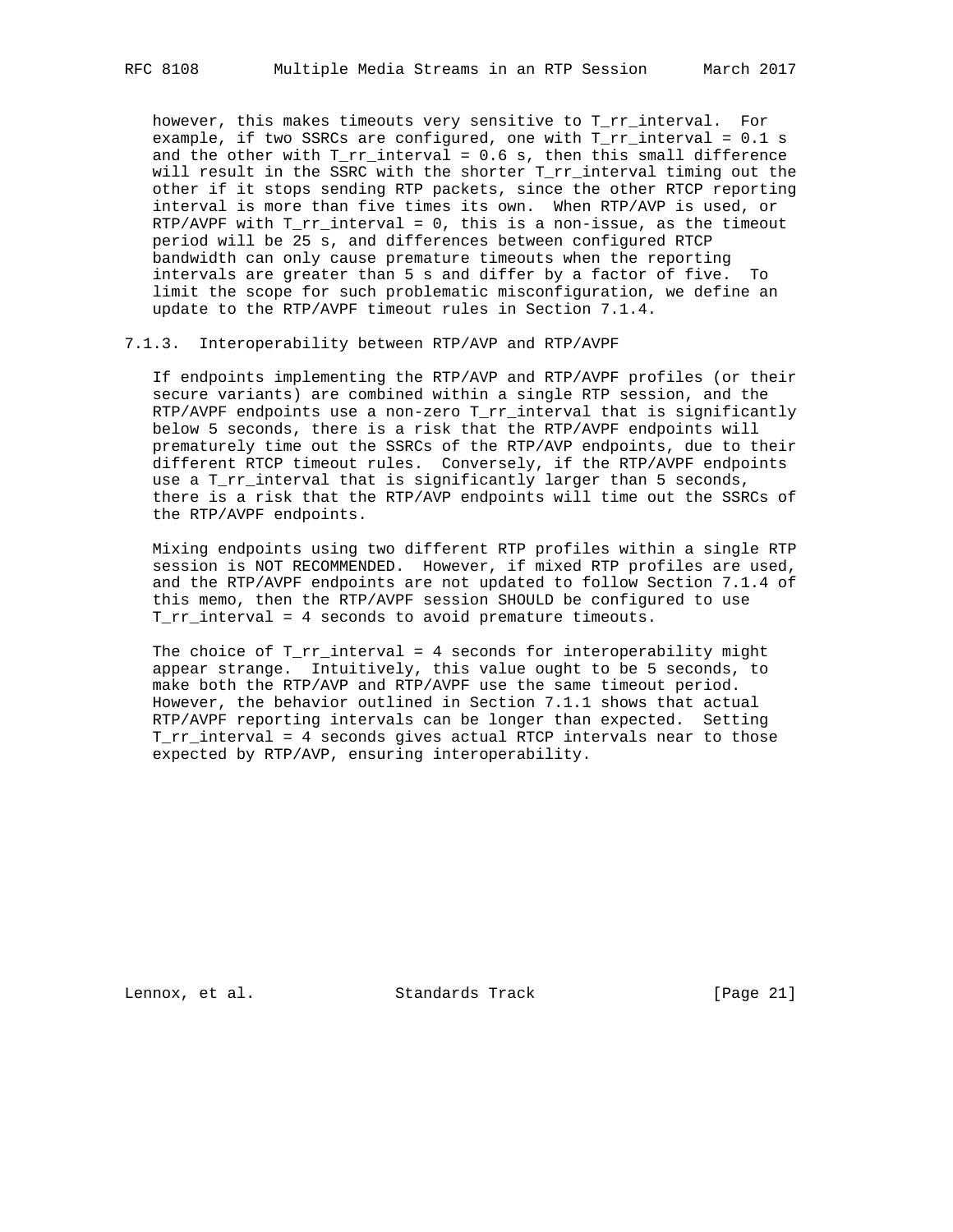## 7.1.4. Updated SSRC Timeout Rules

 To ensure interoperability and avoid premature timeouts, all SSRCs in an RTP session MUST use the same timeout behavior. However, previous specifications are inconsistent in this regard. To avoid interoperability issues, this memo updates the timeout rules as follows:

- o For the RTP/AVP, RTP/SAVP, RTP/AVPF, and RTP/SAVPF profiles, the timeout interval SHALL be calculated using a multiplier of five times the deterministic RTCP reporting interval. That is, the timeout interval SHALL be 5\*Td.
- o For the RTP/AVP, RTP/SAVP, RTP/AVPF, and RTP/SAVPF profiles, calculation of Td, for the purpose of calculating the participant timeout only, SHALL be done using a Tmin value of 5 seconds and not the reduced minimal interval, even if the reduced minimum interval is used to calculate RTCP packet transmission intervals.

 This changes the behavior for the RTP/AVPF or RTP/SAVPF profiles when T\_rr\_interval != 0. Specifically, the first paragraph of Section 3.5.4 of [RFC4585] is updated to use Tmin instead of T\_rr\_interval in the timeout calculation for RTP/AVPF entities.

## 7.2. Tuning RTCP Transmissions

 This subsection discusses what tuning can be done to reduce the downsides of the shared RTCP packet intervals. First, what possibilities exist for the RTP/AVP [RFC3551] profile are listed followed by what additional tools are provided by RTP/AVPF [RFC4585].

#### 7.2.1. RTP/AVP and RTP/SAVP

 When using the RTP/AVP or RTP/SAVP profiles, the options for tuning the RTCP reporting intervals are limited to the RTCP sender and receiver bandwidth, and whether the minimum RTCP interval is scaled according to the bandwidth. As the scheduling algorithm includes both randomization and reconsideration, one cannot simply calculate the expected average transmission interval using the formula for Td given in Section 6.3.1 of [RFC3550]. However, by considering the inputs to that expression, and the randomization and reconsideration rules, we can begin to understand the behavior of the RTCP transmission interval.

Lennox, et al. Standards Track [Page 22]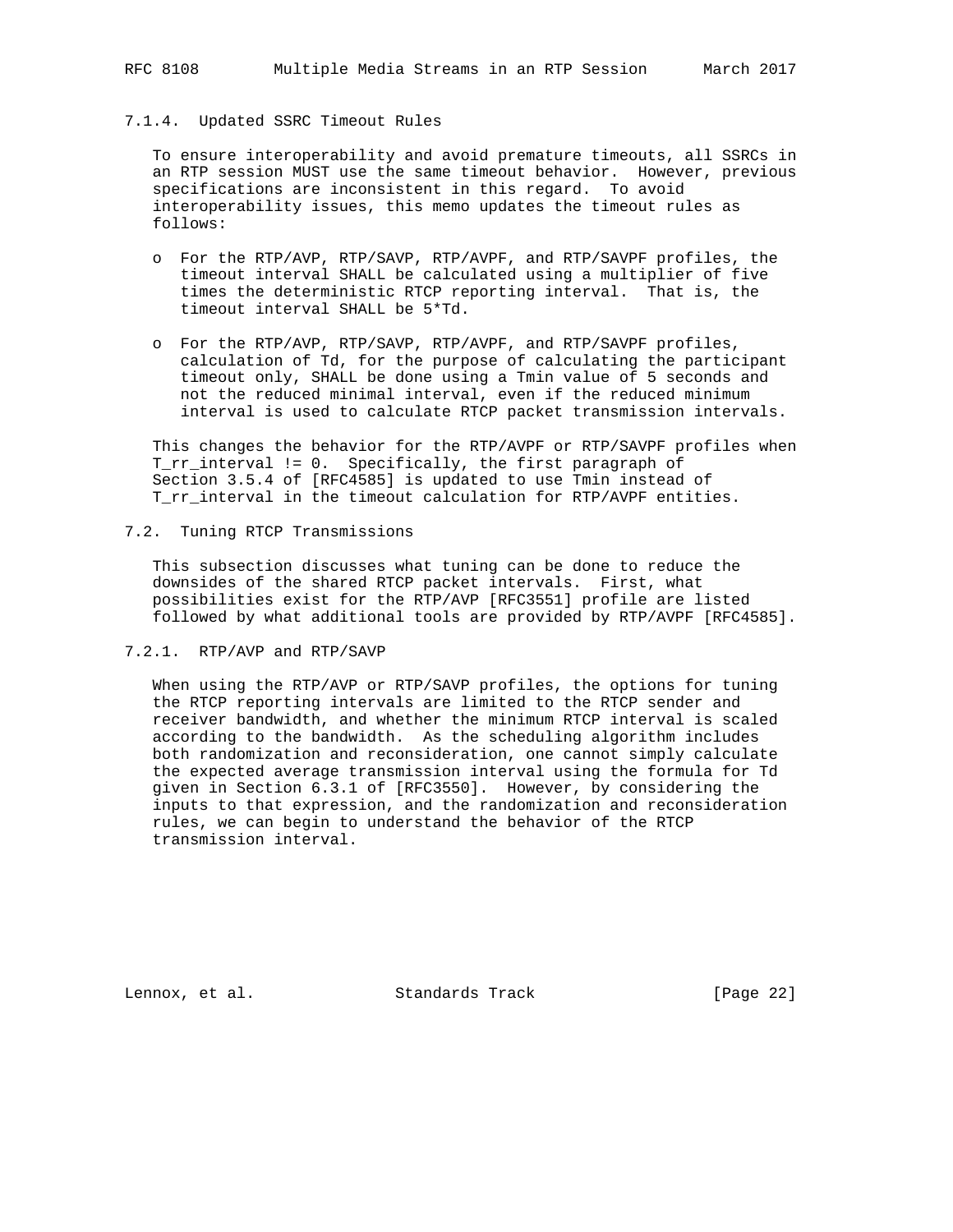Let's start with some basic observations:

- a. Unless the scaled minimum RTCP interval is used, Td prior to randomization and reconsideration can never be less than Tmin. The default value of Tmin is 5 seconds.
- b. If the scaled minimum RTCP interval is used, Td can become as low as 360 divided by RTP Session bandwidth in kilobits per second. In SDP, the RTP session bandwidth is signaled using a "b=AS" line. An RTP Session bandwidth of 72 kbps results in Tmin being 5 seconds. An RTP session bandwidth of 360 kbps of course gives a Tmin of 1 second, and to achieve a Tmin equal to once every frame for a 25 frame-per-second video stream requires an RTP session bandwidth of 9 Mbps. Use of the RTP/AVPF or RTP/SAVPF profile allows more frequent RTCP reports for the same bandwidth, as discussed below.
- c. The value of Td scales with the number of SSRCs and the average size of the RTCP reports to keep the overall RTCP bandwidth constant.
- d. The actual transmission interval for a Td value is in the range [0.5\*Td/1.21828, 1.5\*Td/1.21828], and the distribution is skewed, due to reconsideration, with the majority of the probability mass being above Td. This means, for example, that for Td = 5 s, the actual transmission interval will be distributed in the range [2.052 s, 6.156 s], and tending towards the upper half of the interval. Note that Tmin parameter limits the value of Td before randomization and reconsideration are applied, so the actual transmission interval will cover a range extending below Tmin.

 Given the above, we can calculate the number of SSRCs, n, that an RTP session with 5% of the session bandwidth assigned to RTCP can support while maintaining Td equal to Tmin. This will tell us how many RTP streams we can report on, keeping the RTCP overhead within acceptable bounds. We make two assumptions that simplify the calculation: that all SSRCs are senders, and that they all send compound RTCP packets comprising an SR packet with n-1 report blocks, followed by an SDES packet containing a 16 octet CNAME value [RFC7022] (such RTCP packets will vary in size between 54 and 798 octets depending on n, up to the maximum of 31 report blocks that can be included in an SR packet). If we put this packet size, and a 5% RTCP bandwidth fraction into the RTCP interval calculation in Section 6.3.1 of [RFC3550], and calculate the value of n needed to give Td = Tmin for the scaled minimum interval, we find n=9 SSRCs can be supported (irrespective of the interval, due to the way the reporting interval scales with the session bandwidth). We see that to support more SSRCs without changing the scaled minimum interval, we need to increase the RTCP

Lennox, et al. Standards Track [Page 23]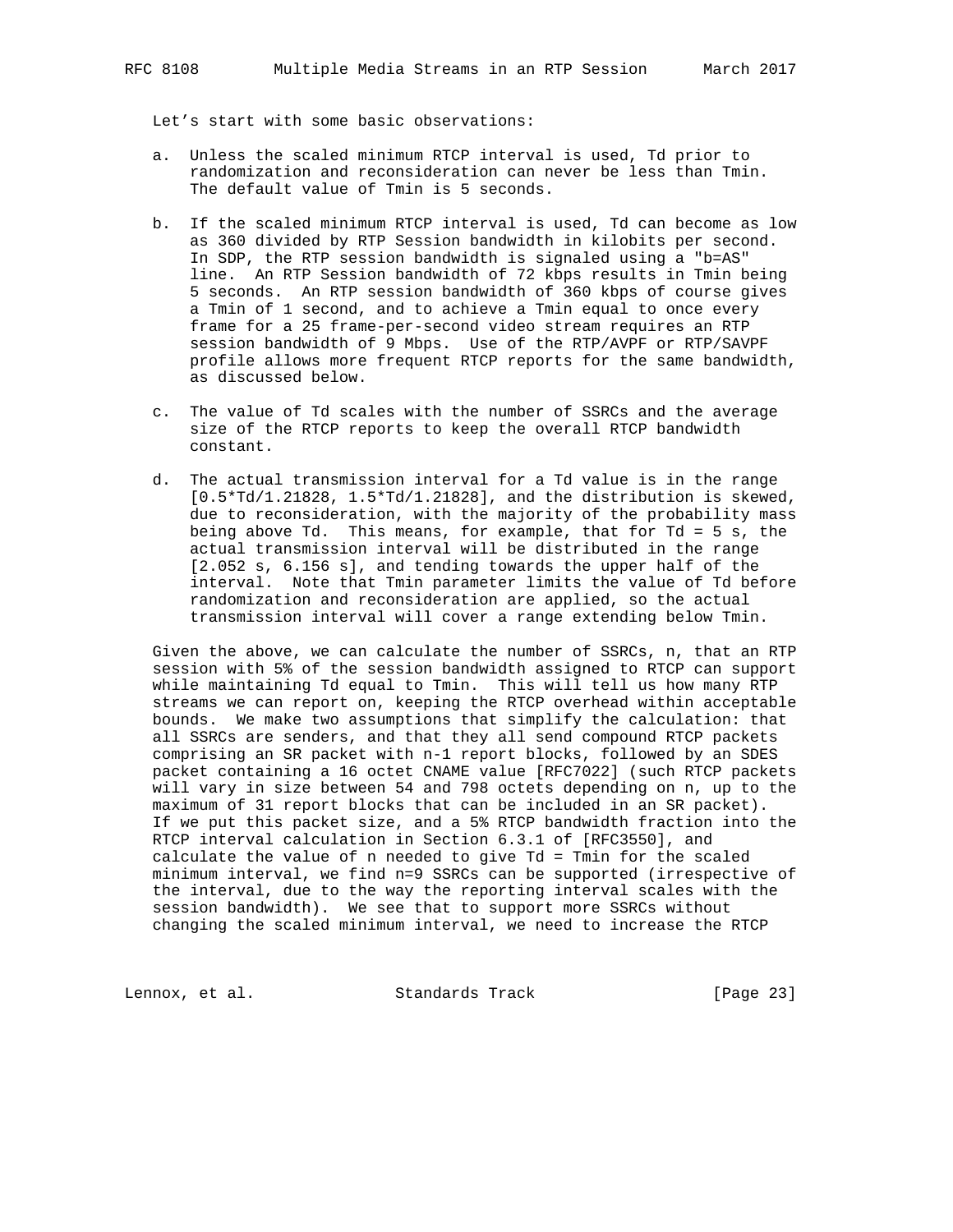bandwidth fraction from 5%; changing the session bandwidth to a higher value would reduce the Tmin. However, if using the default 5% allocation of RTCP bandwidth, an increase will result in more SSRCs being supported given a fixed Td target.

 Based on the above, when using the RTP/AVP profile or the RTP/SAVP profile, the key limitation for rapid RTCP reporting in small unicast sessions is going to be the Tmin value. The RTP session bandwidth configured in RTCP has to be sufficiently high to reach the reporting goals the application has following the rules for the scaled minimal RTCP interval.

## 7.2.2. RTP/AVPF and RTP/SAVPF

 When using RTP/AVPF or RTP/SAVPF, we have a powerful additional tool for tuning RTCP transmissions: the T\_rr\_interval parameter. Use of this parameter allows short RTCP reporting intervals; alternatively it gives the ability to sent frequent RTCP feedback without sending frequent regular RTCP reports.

The use of the RTP/AVPF or RTP/SAVPF profile with T\_rr\_interval set to a value greater than zero but smaller than Tmin allows more frequent RTCP feedback than the RTP/AVP or RTP/SAVP profiles, for a given RTCP bandwidth. This happens because Tmin is set to zero after the transmission of the initial RTCP report, causing the reporting interval for later packet to be determined by the usual RTCP bandwidth-based calculation, with Tmin=0, and the T\_rr\_interval. This has the effect that we are no longer restricted by the minimal interval (whether the default 5-second minimum or the reduced minimum interval). Rather, the RTCP bandwidth and the T\_rr\_interval are the governing factors, allowing faster feedback. Applications that care about rapid regular RTCP feedback ought to consider using the RTP/ AVPF or RTP/SAVPF profile, even if they don't use the feedback features of that profile.

 The use of the RTP/AVPF or RTP/SAVPF profile allows RTCP feedback packets to be sent frequently, without also requiring regular RTCP reports to be sent frequently, since T\_rr\_interval limits the rate at which regular RTCP packets can be sent, while still permitting RTCP feedback packets to be sent. Applications that can use feedback packets for some RTP streams, e.g., video streams, but don't want frequent regular reporting for other RTP streams, can configure the T\_rr\_interval to a value so that the regular reporting for both audio and video is at a level that is considered acceptable for the audio. They could then use feedback packets, which will include RTCP SR/RR packets unless reduced size RTCP feedback packets [RFC5506] are used,

Lennox, et al. Standards Track [Page 24]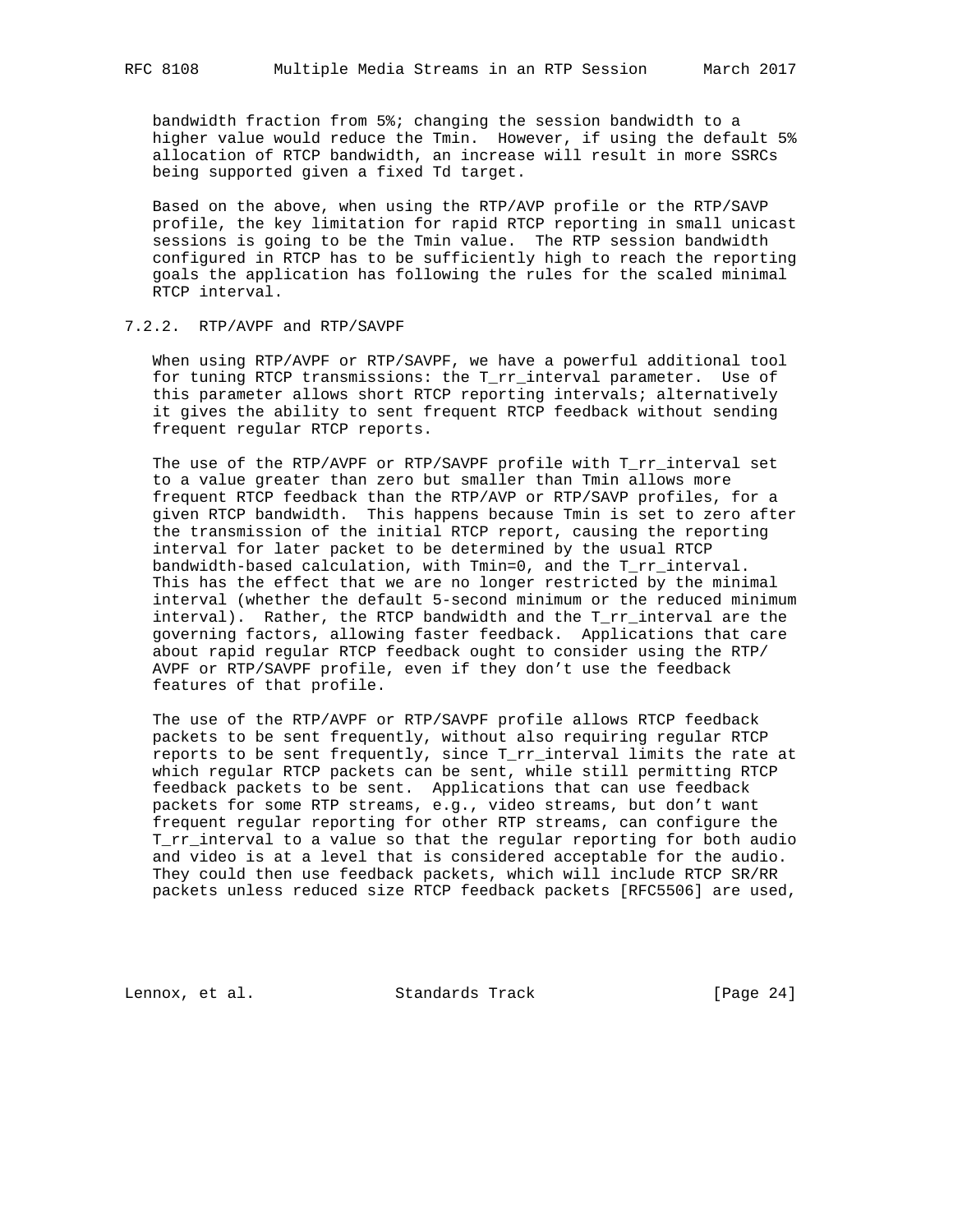for the video reporting. This allows the available RTCP bandwidth to be devoted on the feedback that provides the most utility for the application.

 Using T\_rr\_interval still requires one to determine suitable values for the RTCP bandwidth value. Indeed, it might make this choice even more important, as this is more likely to affect the RTCP behavior and performance than when using the RTP/AVP or RTP/SAVP profile, as there are fewer limitations affecting the RTCP transmission.

When T\_rr\_interval is non-zero, there are configurations that need to be avoided. If the RTCP bandwidth chosen is such that the Td value is smaller than, but close to, T\_rr\_interval, then the actual regular RTCP packet transmission interval can become very large, as discussed in Section 7.1.1. Therefore, for configuration where one intends to have Td smaller than T\_rr\_interval, then Td is RECOMMENDED to be targeted at values less than 1/4th of T\_rr\_interval, which results in the range becoming [0.5\*T\_rr\_interval, 1.81\*T\_rr\_interval].

With the RTP/AVPF or RTP/SAVPF profiles, using  $T\_rr\_interval = 0$  has utility and results in a behavior where the RTCP transmission is only limited by the bandwidth, i.e., no Tmin limitations at all. This allows more frequent regular RTCP reporting than can be achieved using the RTP/AVP profile. Many configurations of RTCP will not consume all the bandwidth that they have been configured to use, but this configuration will consume what it has been given. Note that the same behavior will be achieved as long as T\_rr\_interval is smaller than 1/3 of Td as that prevents T\_rr\_interval from affecting the transmission.

 There exists no method for using different regular RTCP reporting intervals depending on the media type or individual RTP stream, other than using a separate RTP session for each type or stream.

8. Security Considerations

 When using the secure RTP protocol (RTP/SAVP) [RFC3711], or the secure variant of the feedback profile (RTP/SAVPF) [RFC5124], the cryptographic context of a compound secure RTCP packet is the SSRC of the sender of the first RTCP (sub-)packet. This could matter in some cases, especially for keying mechanisms such as MIKEY [RFC3830] that allow use of per-SSRC keying.

 Otherwise, the standard security considerations of RTP apply; sending multiple RTP streams from a single endpoint in a single RTP session does not appear to have different security consequences than sending the same number of RTP streams spread across different RTP sessions.

Lennox, et al. Standards Track [Page 25]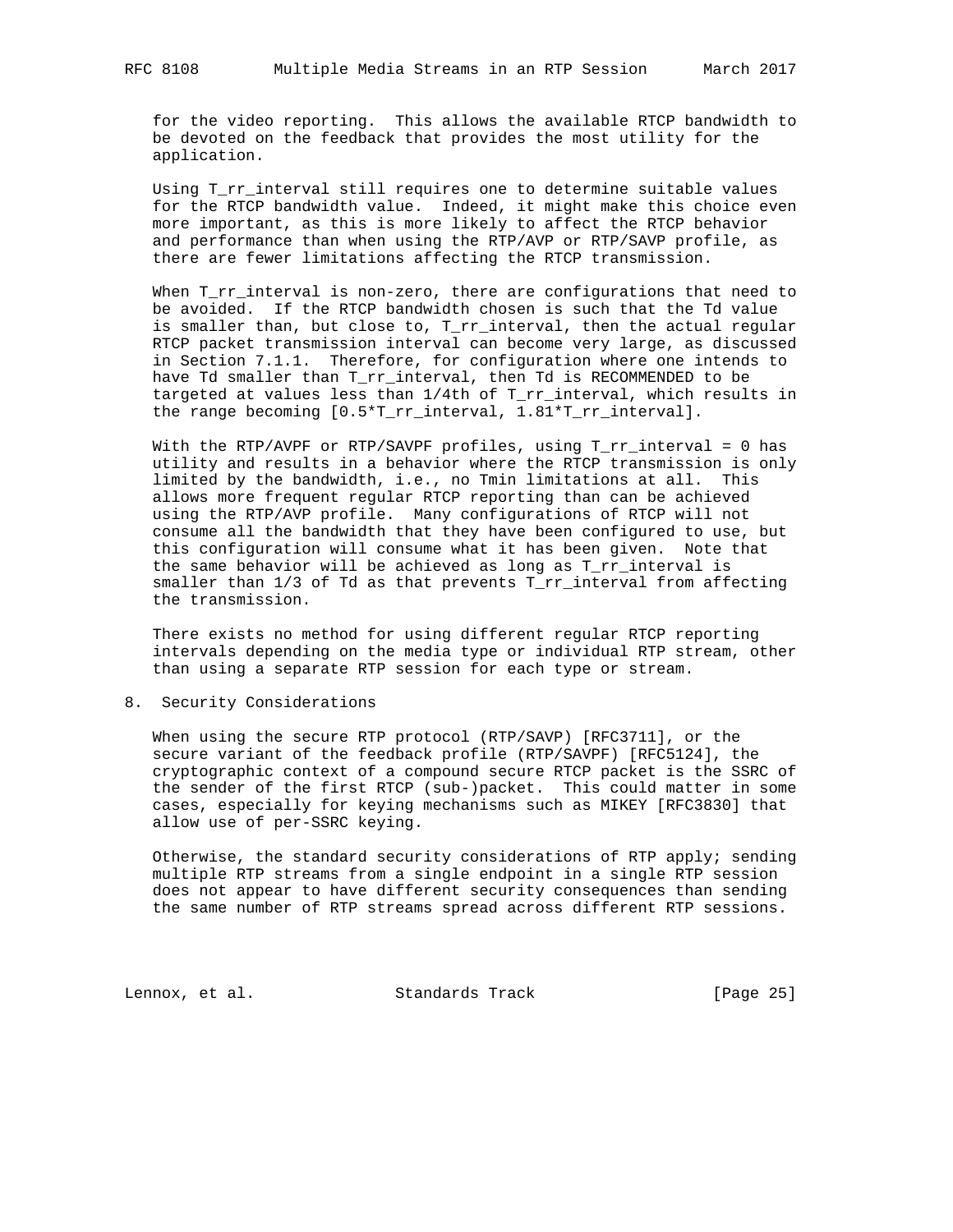- 9. References
- 9.1. Normative References
	- [RFC2119] Bradner, S., "Key words for use in RFCs to Indicate Requirement Levels", BCP 14, RFC 2119, DOI 10.17487/RFC2119, March 1997, <http://www.rfc-editor.org/info/rfc2119>.
	- [RFC3550] Schulzrinne, H., Casner, S., Frederick, R., and V. Jacobson, "RTP: A Transport Protocol for Real-Time Applications", STD 64, RFC 3550, DOI 10.17487/RFC3550, July 2003, <http://www.rfc-editor.org/info/rfc3550>.
	- [RFC3711] Baugher, M., McGrew, D., Naslund, M., Carrara, E., and K. Norrman, "The Secure Real-time Transport Protocol (SRTP)", RFC 3711, DOI 10.17487/RFC3711, March 2004, <http://www.rfc-editor.org/info/rfc3711>.
	- [RFC4585] Ott, J., Wenger, S., Sato, N., Burmeister, C., and J. Rey, "Extended RTP Profile for Real-time Transport Control Protocol (RTCP)-Based Feedback (RTP/AVPF)", RFC 4585, DOI 10.17487/RFC4585, July 2006, <http://www.rfc-editor.org/info/rfc4585>.
	- [RFC5124] Ott, J. and E. Carrara, "Extended Secure RTP Profile for Real-time Transport Control Protocol (RTCP)-Based Feedback (RTP/SAVPF)", RFC 5124, DOI 10.17487/RFC5124, February 2008, <http://www.rfc-editor.org/info/rfc5124>.
	- [RFC5506] Johansson, I. and M. Westerlund, "Support for Reduced-Size Real-Time Transport Control Protocol (RTCP): Opportunities and Consequences", RFC 5506, DOI 10.17487/RFC5506, April 2009, <http://www.rfc-editor.org/info/rfc5506>.
- 9.2. Informative References

#### [CLUE-FRAME]

 Duckworth, M., Ed., Pepperell, A., and S. Wenger, "Framework for Telepresence Multi-Streams", Work in Progress, draft-ietf-clue-framework-25, January 2016.

[MULTI-RTP]

 Westerlund, M., Perkins, C., and J. Lennox, "Sending Multiple Types of Media in a Single RTP Session", Work in Progress, draft-ietf-avtcore-multi-media-rtp-session-13, December 2015.

Lennox, et al. Standards Track [Page 26]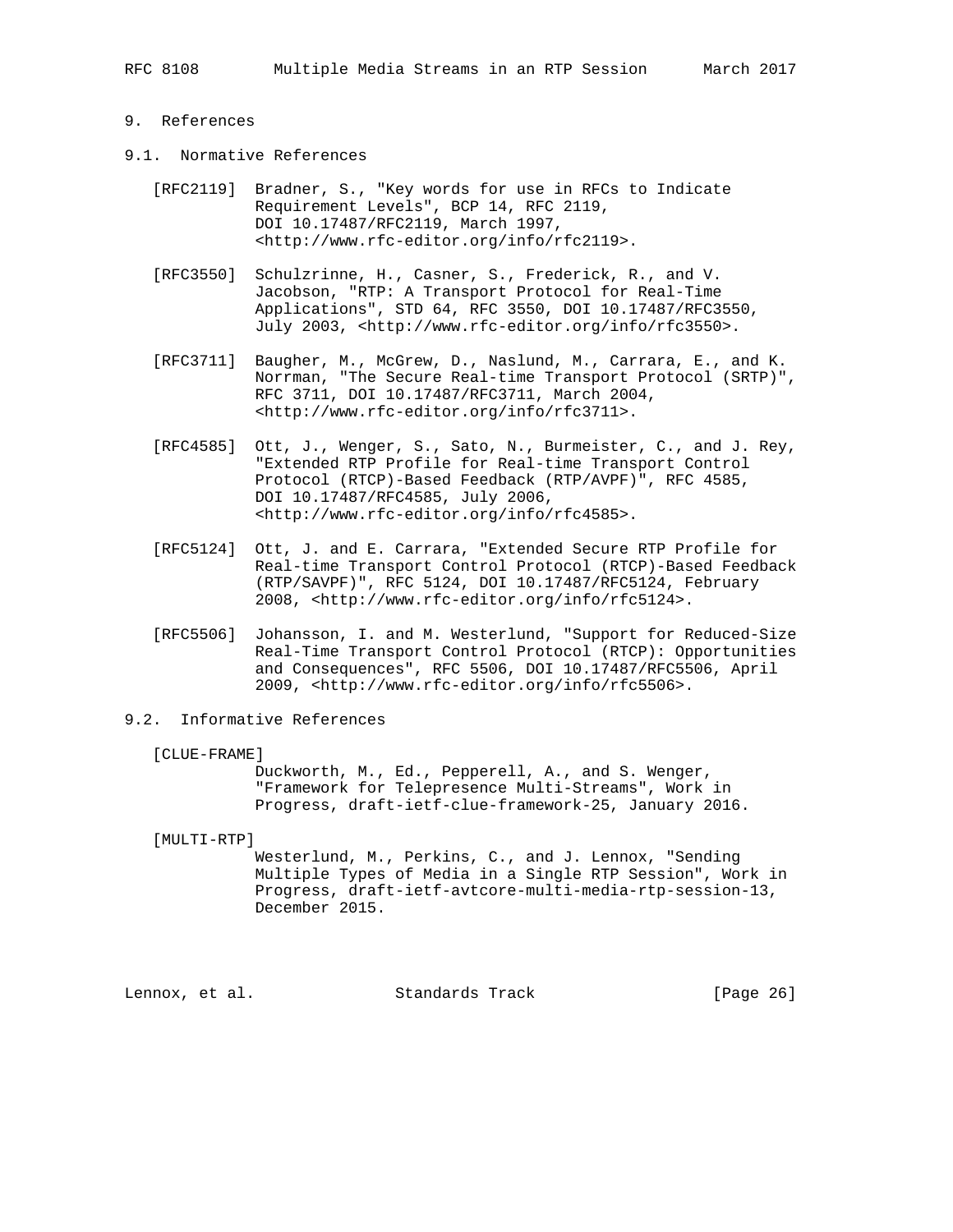[MULTI-STREAM-OPT]

 Lennox, J., Westerlund, M., Wu, Q., and C. Perkins, "Sending Multiple Media Streams in a Single RTP Session: Grouping RTCP Reception Statistics and Other Feedback", Work in Progress, draft-ietf-avtcore-rtp-multi stream-optimisation-12, March 2016.

- [RFC3390] Allman, M., Floyd, S., and C. Partridge, "Increasing TCP's Initial Window", RFC 3390, DOI 10.17487/RFC3390, October 2002, <http://www.rfc-editor.org/info/rfc3390>.
- [RFC3551] Schulzrinne, H. and S. Casner, "RTP Profile for Audio and Video Conferences with Minimal Control", STD 65, RFC 3551, DOI 10.17487/RFC3551, July 2003, <http://www.rfc-editor.org/info/rfc3551>.
- [RFC3556] Casner, S., "Session Description Protocol (SDP) Bandwidth Modifiers for RTP Control Protocol (RTCP) Bandwidth", RFC 3556, DOI 10.17487/RFC3556, July 2003, <http://www.rfc-editor.org/info/rfc3556>.
- [RFC3830] Arkko, J., Carrara, E., Lindholm, F., Naslund, M., and K. Norrman, "MIKEY: Multimedia Internet KEYing", RFC 3830, DOI 10.17487/RFC3830, August 2004, <http://www.rfc-editor.org/info/rfc3830>.
- [RFC4588] Rey, J., Leon, D., Miyazaki, A., Varsa, V., and R. Hakenberg, "RTP Retransmission Payload Format", RFC 4588, DOI 10.17487/RFC4588, July 2006, <http://www.rfc-editor.org/info/rfc4588>.
- [RFC5104] Wenger, S., Chandra, U., Westerlund, M., and B. Burman, "Codec Control Messages in the RTP Audio-Visual Profile with Feedback (AVPF)", RFC 5104, DOI 10.17487/RFC5104, February 2008, <http://www.rfc-editor.org/info/rfc5104>.
- [RFC5576] Lennox, J., Ott, J., and T. Schierl, "Source-Specific Media Attributes in the Session Description Protocol (SDP)", RFC 5576, DOI 10.17487/RFC5576, June 2009, <http://www.rfc-editor.org/info/rfc5576>.
- [RFC6190] Wenger, S., Wang, Y., Schierl, T., and A. Eleftheriadis, "RTP Payload Format for Scalable Video Coding", RFC 6190, DOI 10.17487/RFC6190, May 2011, <http://www.rfc-editor.org/info/rfc6190>.

Lennox, et al. Standards Track [Page 27]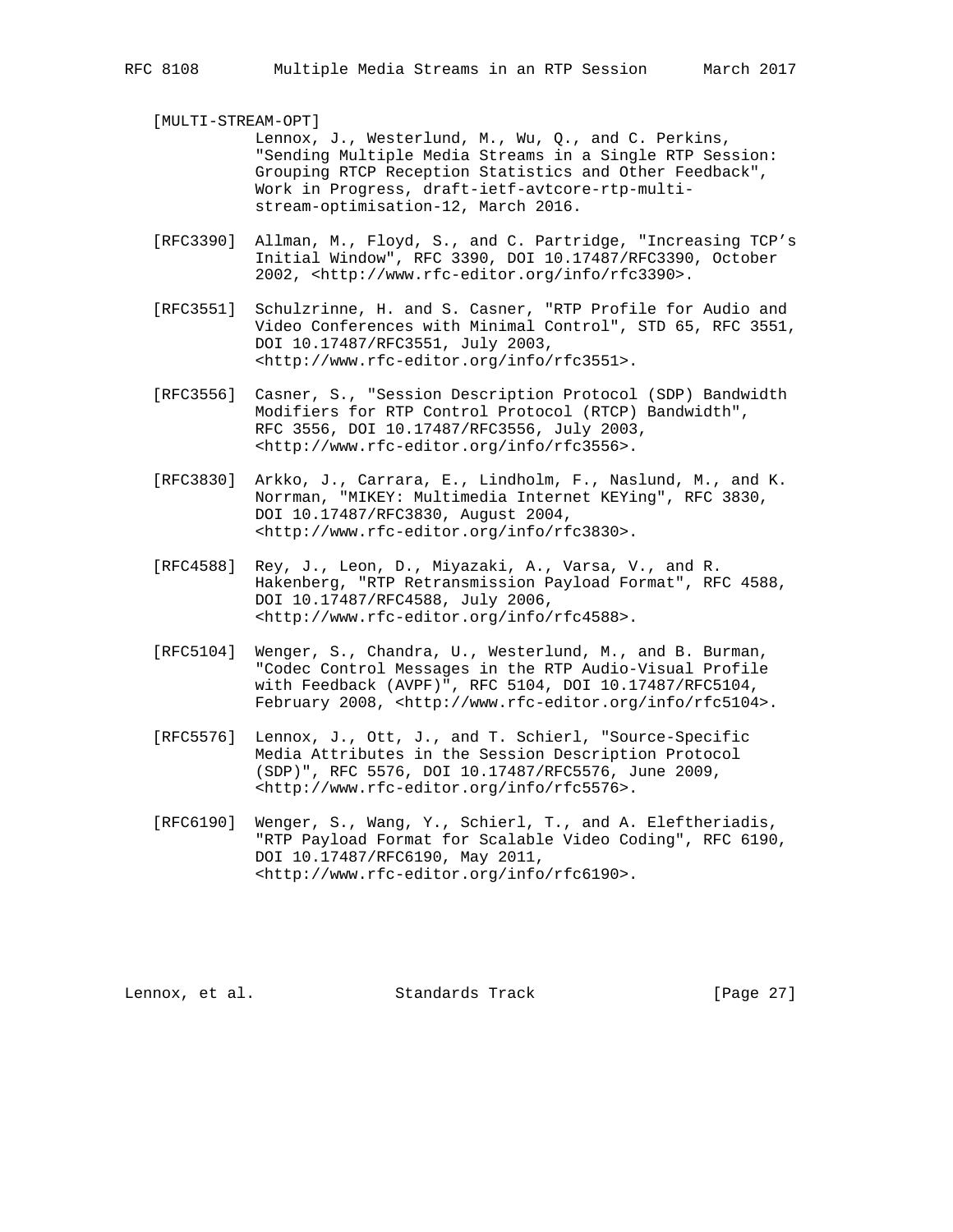- [RFC6928] Chu, J., Dukkipati, N., Cheng, Y., and M. Mathis, "Increasing TCP's Initial Window", RFC 6928, DOI 10.17487/RFC6928, April 2013, <http://www.rfc-editor.org/info/rfc6928>.
- [RFC7022] Begen, A., Perkins, C., Wing, D., and E. Rescorla, "Guidelines for Choosing RTP Control Protocol (RTCP) Canonical Names (CNAMEs)", RFC 7022, DOI 10.17487/RFC7022, September 2013, <http://www.rfc-editor.org/info/rfc7022>.
- [RFC7160] Petit-Huguenin, M. and G. Zorn, Ed., "Support for Multiple Clock Rates in an RTP Session", RFC 7160, DOI 10.17487/RFC7160, April 2014, <http://www.rfc-editor.org/info/rfc7160>.
- [RFC7667] Westerlund, M. and S. Wenger, "RTP Topologies", RFC 7667, DOI 10.17487/RFC7667, November 2015, <http://www.rfc-editor.org/info/rfc7667>.

#### [SDP-BUNDLE]

- Holmberg, C., Alvestrand, H., and C. Jennings, "Negotiating Media Multiplexing Using the Session Description Protocol (SDP)", Work in Progress, draft-ietf-mmusic-sdp-bundle-negotiation-36, October 2016.
- [Sim88] Westerlund, M., "SIMULATION RESULTS FOR MULTI-STREAM", IETF 88 Proceedings, November 2013, <https://www.ietf.org/proceedings/88/slides/ slides-88-avtcore-0.pdf>.
- [Sim92] Westerlund, M., Lennox, J., Perkins, C., and Q. Wu, "Changes in RTP Multi-stream", IETF 92 Proceedings, March 2015, <https://www.ietf.org/proceedings/92/slides/ slides-92-avtcore-0.pdf>.

Lennox, et al. Standards Track [Page 28]